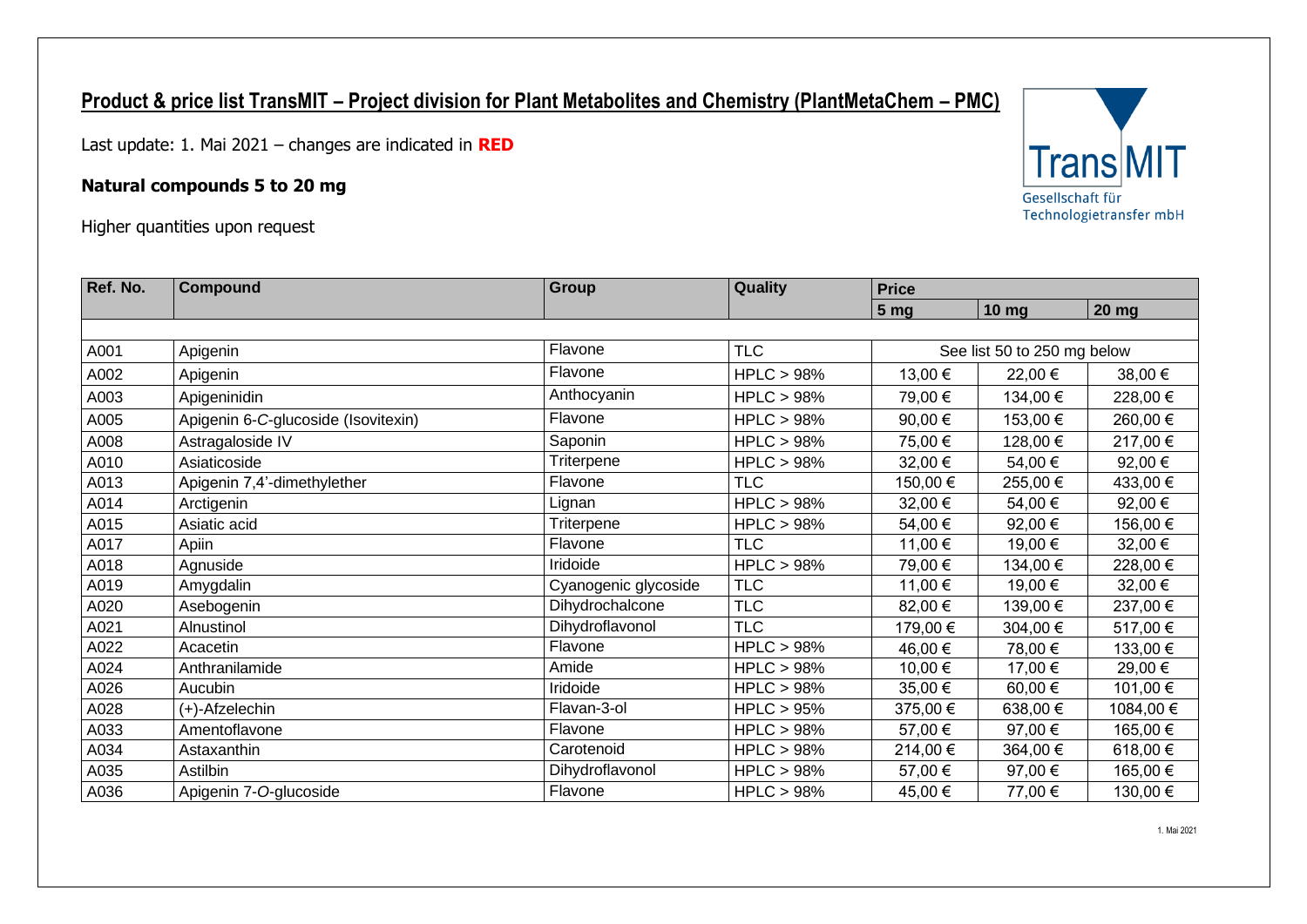| Ref. No.    | Compound                                 | <b>Group</b>         | Quality    | <b>Price</b>    |                  |                  |  |
|-------------|------------------------------------------|----------------------|------------|-----------------|------------------|------------------|--|
|             |                                          |                      |            | 5 <sub>mg</sub> | 10 <sub>mg</sub> | 20 <sub>mg</sub> |  |
|             |                                          |                      |            |                 |                  |                  |  |
| A038        | p-Aminobenzoic acid                      | Benzoic acid         |            |                 | 15,00 €          | 26,00 €          |  |
| A040        | Acetyl-CoA                               | CoA ester            | HPLC > 95% | 100,00 €        | 170,00 €         | 289,00€          |  |
| A043        | Apigenin 7-O-glucuronide                 | Flavone              | HPLC > 98% | 150,00 €        | 255,00€          | 434,00 €         |  |
| <b>B001</b> | Biochanin A                              | Isoflavone           | <b>TLC</b> | 11,00 €         | 19,00 €          | 32,00 €          |  |
| B002        | <b>Baicalein</b>                         | Flavone              | HPLC > 98% | 39,00 €         | 66,00 €          | 113,00 €         |  |
| <b>B003</b> | <b>Biochanin A</b>                       | Isoflavone           | HPLC > 98% | 24,00 €         | 41,00 €          | 69,00€           |  |
| <b>B004</b> | Biochanin A 7-O-glucoside                | Isoflavone           | HPLC > 98% | 268,00€         | 456,00€          | 775,00 €         |  |
| <b>B005</b> | Baicalin (Baicalein 7-O-glucuronide)     | Flavone              | HPLC > 98% | 11,00 €         | 19,00 €          | 32,00 €          |  |
| <b>B006</b> | Benzoyl-CoA                              | CoA ester            | <b>TLC</b> | 164,00 €        | 279,00€          | 474,00 €         |  |
| <b>B008</b> | 24R-Brassinolide                         | <b>Brassinolide</b>  | HPLC > 98% | 57,00 €         | 97,00 €          | 165,00 €         |  |
| <b>B009</b> | Berberine hydrochloride                  | Alkaloid             | HPLC > 98% | 57,00 €         | 97,00€           | 165,00 €         |  |
| B011*       | Benzoyl-CoA                              | CoA ester            | HPLC > 90% | 286,00€         | 486,00 €         | 825,00€          |  |
| B012        | Betulinic acid                           | Triterpenoid         | HPLC > 97% | 15,00 €         | 26,00 €          | 43,00 €          |  |
| B013        | <b>Betulin</b>                           | Triterpenoid         | HPLC > 98% | 15,00 €         | 26,00 €          | 43,00 €          |  |
| B014        | <b>Baccatin III</b>                      | Diterpene alkaloid   | HPLC > 98% | 80,00€          | 136,00 €         | 231,00 €         |  |
| B017        | Boswellic acid, mix $\alpha$ and $\beta$ | Triterpenoid         | HPLC > 95% | 100,00 €        | 170,00 €         | 289,00€          |  |
| B018        | Bergaptol                                | Furanocoumarin       | HPLC > 98% | 80,00€          | 136,00 €         | 231,00 €         |  |
| C001        | Chrysin                                  | Flavone              | HPLC > 98% |                 | 12,00 €          | 20,00€           |  |
| C011        | Cinnamoyl-CoA                            | CoA ester            | <b>TLC</b> | 179,00 €        | 304,00€          | 517,00 €         |  |
| C012*       | Calycopterin                             | Flavonol             | HPLC > 98% | 150,00 €        | 255,00€          | 433,00 €         |  |
| C013        | Chrysosplenetin                          | Flavonol             | <b>TLC</b> | 161,00 €        | 274,00€          | 465,00 €         |  |
| C015        | Curcumin                                 | Curcuminoid          | HPLC > 98% | 23,00 €         | 39,00 €          | 67,00€           |  |
| C017        | (+) Catechin                             | Flavanol             | HPLC > 98% | 32,00 €         | 54,00 €          | 92,00€           |  |
| C018        | Cyanidin chloride                        | Anthocyanidin        | HPLC > 98% | 50,00 €         | 85,00€           | 145,00 €         |  |
| C019*       | p-Coumaroyl alcohol                      | Monolignol           | HPLC > 98% | 79,00 €         | 134,00 €         | 228,00€          |  |
| C020*       | Caffeoyl alcohol                         | Monolignol           | HPLC > 98% | 179,00 €        | 304,00 €         | 517,00 €         |  |
| C021        | Caffeic acid                             | Hydroxycinnamic acid | <b>TLC</b> | 11,00 €         | 19,00 €          | 32,00 €          |  |
| C022        | p-Coumaric acid                          | Hydroxycinnamic acid | <b>TLC</b> | 11,00 €         | 19,00 €          | 32,00 €          |  |
| C023        | Chlorogenic acid                         | Hydroxycinnamic acid | HPLC > 98% |                 | 15,00 €          | 26,00 €          |  |
| C024        | Coenzyme A                               |                      |            |                 | 30,00 €          | 51,00 €          |  |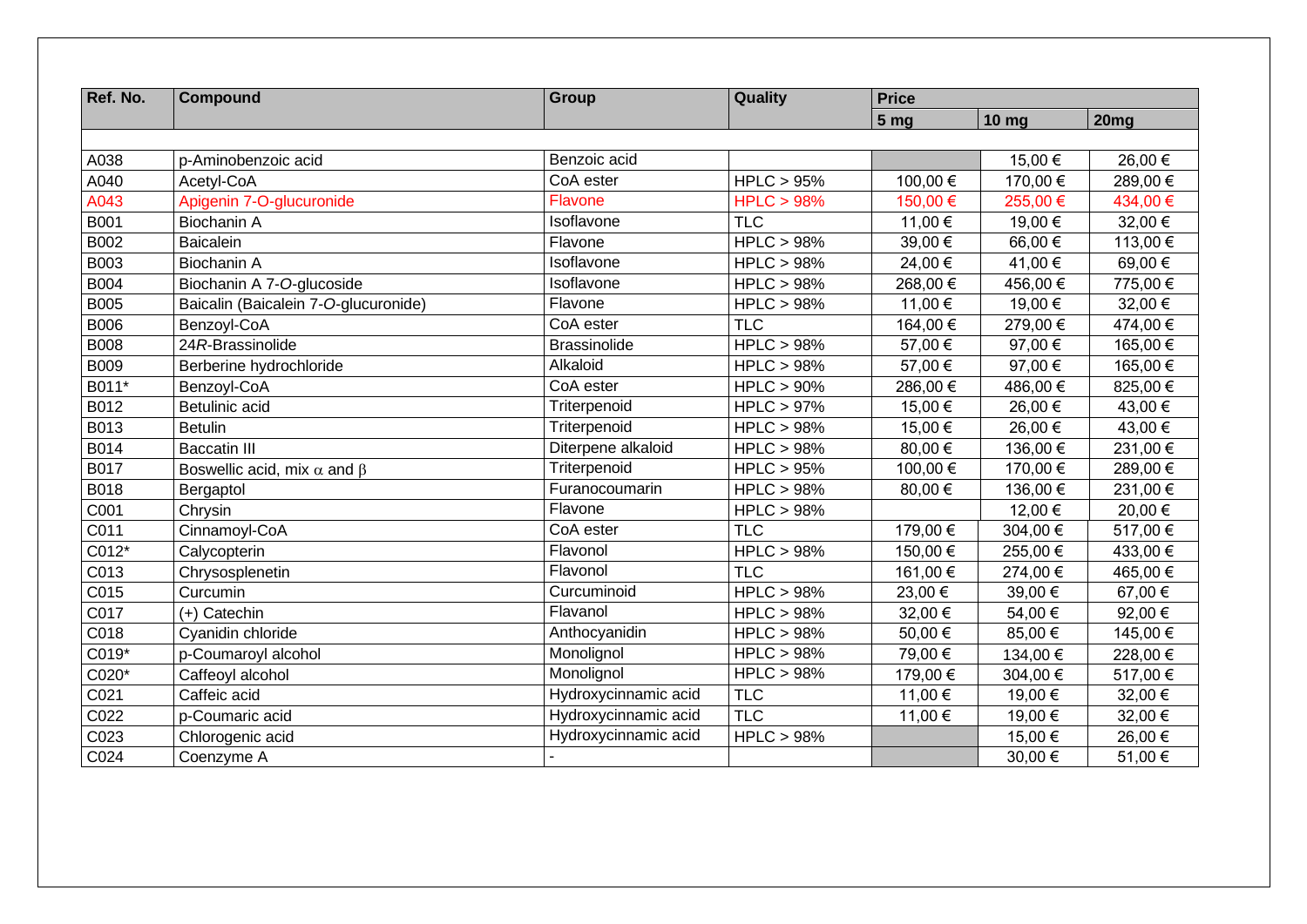| Ref. No.         | <b>Compound</b>                                 | Group                              | Quality                   | <b>Price</b>                |              |          |
|------------------|-------------------------------------------------|------------------------------------|---------------------------|-----------------------------|--------------|----------|
|                  |                                                 |                                    |                           | 5 <sub>mg</sub>             | <b>10 mg</b> | 20mg     |
|                  |                                                 |                                    |                           |                             |              |          |
| C025             | Casticin (Vitexicarpin)                         | Flavonol                           | HPLC > 98%                | 129,00 €                    | 219,00€      | 373,00 € |
| C027             | Coniferyl alcohol                               | Monolignol                         | HPLC > 98%                | 79,00 €                     | 134,00 €     | 228,00 € |
| C028             | Corosolic acid                                  | Triterpene                         | HPLC > 98%                | 86,00 €                     | 146,00 €     | 249,00 € |
| C029             | Cryptochlorogenic acid                          | Hydroxycinnamic acid               | HPLC > 98%                | 132,00 €                    | 224,00 €     | 381,00 € |
| C030*            | p-Coumaroyl-CoA                                 | CoA ester                          | HPLC > 95%                | 286,00 €                    | 486,00€      | 825,00€  |
| C031*            | Caffeoyl-CoA                                    | CoA ester                          | HPLC > 85%                | 286,00 €                    | 486,00€      | 825,00€  |
| C032             | Cardamonin (2',4'-dihydroxy-6'-methoxychalcone) | Chalcone                           | HPLC > 98%                | 139,00 €                    | 236,00€      | 402,00 € |
| C033             | Chrysophanol                                    | Anthraquinone                      | HPLC > 98%                | 86,00 €                     | 146,00 €     | 249,00 € |
| C034*            | p-Coumaroyl aldehyde                            | Cinnamic aldehyde                  | HPLC > 99%                | 79,00 €                     | 134,00 €     | 227,00 € |
| C035*            | Caffeoyl aldehyde                               | Cinnamic aldehyde                  | $HPLC > 99\%$             | 79,00 €                     | 134,00 €     | 227,00 € |
| C036*            | Cinnamoyl-CoA                                   | CoA ester                          | HPLC > 95%                | 286,00 €                    | 486,00€      | 825,00 € |
| C039*            | p-Coumaroyl tyramine                            |                                    | HPLC > 98%                | 79,00 €                     | 134,00 €     | 227,00 € |
| C046             | m-Coumaric acid                                 | Hydroxycinnamic acid               | <b>TLC</b>                | See list 50 to 250 mg below |              |          |
| C047             | m-Coumaric acid                                 | Hydroxycinnamic acid               | HPLC > 99%                | 10,00 €                     | 17,00 €      | 29,00 €  |
| C048             | o-Coumaric acid                                 | Hydroxycinnamic acid               | HPLC > 97%                | 10,00 €                     | 17,00 €      | 29,00 €  |
| C052             | Catalpol                                        | Iridoids                           | HPLC > 98%                | 35,00 €                     | 60,00€       | 101,00 € |
| C054             | (-)-Catechin-3-O-gallate                        | Flavan-3-ole                       | HPLC > 98%                | 110,00 €                    | 187,00 €     | 318,00 € |
| C057             | Calycosin                                       | Isoflavone                         | HPLC > 98%                | 85,00 €                     | 145,00 €     | 246,00 € |
| C059             | Cyanidin 3-O-glucoside                          | Anthocyanin                        | HPLC > 98%                | 100,00 €                    | 170,00 €     | 289,00€  |
| C060             | Coutaric acid                                   | Hydroxycinnamoyl-<br>tartaric acid | HPLC > 98%                | 154,00 €                    | 262,00€      | 446,00 € |
| C067             | Carnosic acid                                   | Diterpene                          | HPLC > 98%                | 46,00 €                     | 79,00 €      | 134,00 € |
| C068             | Carnosol                                        | Diterpene                          | HPLC > 98%                | 86,00 €                     | 146,00 €     | 248,00 € |
| C069*            | Cyanidin 3-O-rutinoside                         | Anthocyanin                        | HPLC > 98%<br>MS/MS > 70% | 250,00 €                    | 475,00 €     | 900,00€  |
| C072             | Cafestol                                        | Diterpene                          | HPLC > 98%                | 75,00 €                     | 128,00 €     | 217,00 € |
| CO <sub>73</sub> | Caffeine                                        | Methylxanthine                     | HPLC > 98%                | 15,00 €                     | 26,00 €      | 43,00 €  |
| C077             | Coniferyl aldehyde                              | Cinnamic aldehyde                  | HPLC > 98%                | 32,00 €                     | 54,00€       | 92,00 €  |
| C078             | Columbianetin                                   | Coumarin                           | HPLC > 98%                | 145,00 €                    | 247,00 €     | 419,00 € |
| C081             | Cephalomannine                                  | Diterpene alkaloid                 | HPLC > 98%                | 175,00 €                    | 298,00€      | 506,00€  |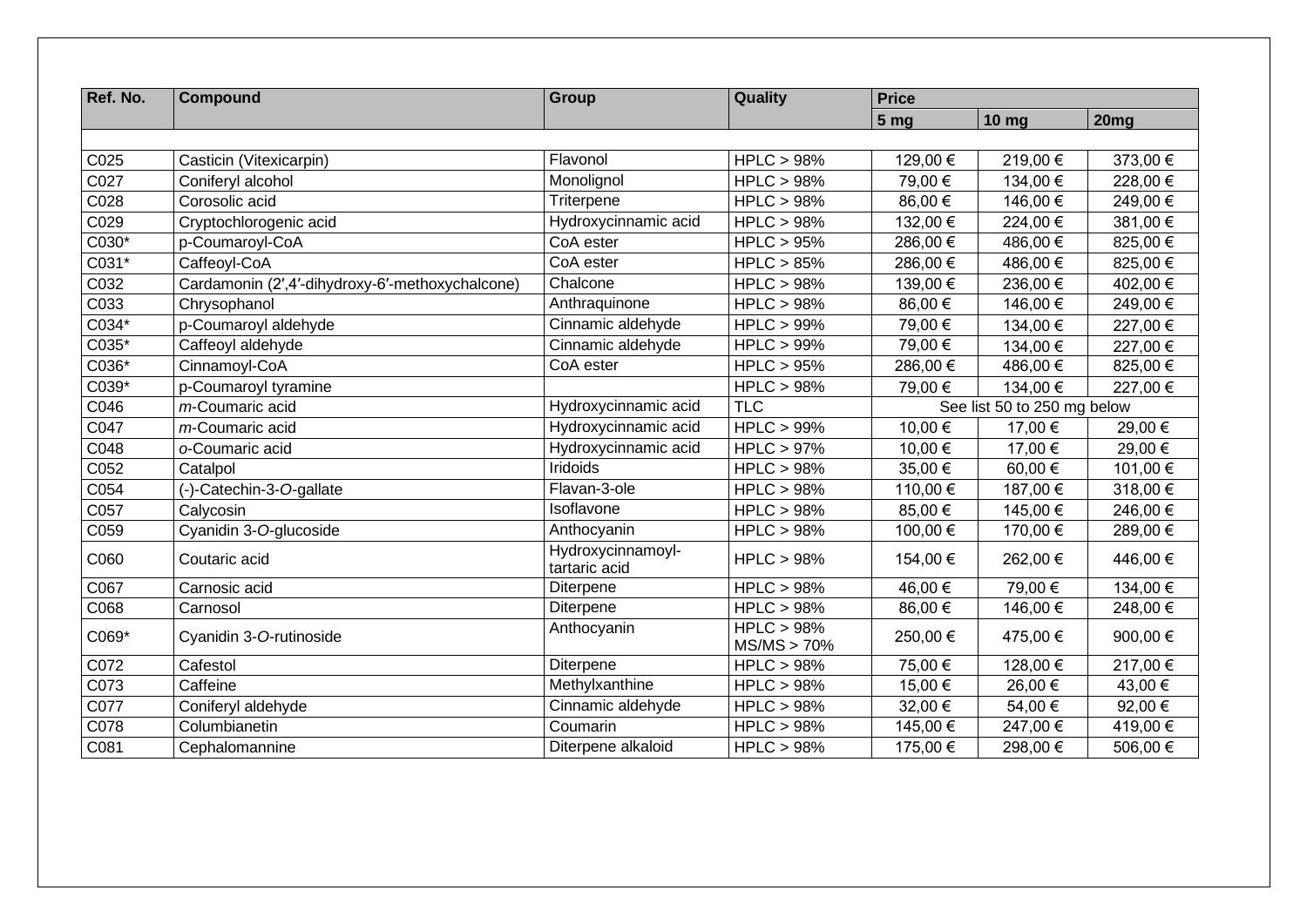| Ref. No. | Compound                                        | <b>Group</b>           | Quality       | <b>Price</b>    |              |           |
|----------|-------------------------------------------------|------------------------|---------------|-----------------|--------------|-----------|
|          |                                                 |                        |               | 5 <sub>mg</sub> | <b>10 mg</b> | 20mg      |
|          |                                                 |                        |               |                 |              |           |
| C082     | Cyanidin 3-O-glucoside                          | Anthocyanin            | HPLC > 90%    | 50,00€          | 85,00 €      | 145,00 €  |
| D001     | Dihydrokaempferol                               | Dihydroflavonol        | HPLC > 98%    | 79,00 €         | 134,00 €     | 227,00 €  |
| D002     | Dihydrotamarixetin                              | Dihydroflavonol        | HPLC > 98%    | 321,00 €        | 546,00 €     | 928,00 €  |
| D005     | Dihydroquercetin                                | Dihydroflavonol        | HPLC > 98%    | 32,00 €         | 55,00€       | 93,00 €   |
| D007     | Dihydromyricetin                                | Dihydroflavonol        | HPLC > 98%    | 107,00 €        | 182,00 €     | 310,00 €  |
| D008     | Daidzein                                        | Isoflavone             | HPLC > 98%    | 16,00 €         | 27,00 €      | 46,00 €   |
| D009*    | Diosmetin                                       | Flavone                | HPLC > 98%    | 18,00 €         | 31,00 €      | 52,00 €   |
| D010     | 5-Deoxykaempferol                               | Flavonol               | HPLC > 98%    | 71,50 €         | 121,00 €     | 206,00 €  |
| D011     | Delphinidin 3-O-glucoside chloride              | Anthocyanin            | HPLC > 98%    | 250,00 €        | 425,00€      | 722,00 €  |
| D012     | Delphinidin 3,5-O-diglucoside chloride          | Anthocyanin            | HPLC > 98%    | 639,00 €        | 1,086,00 €   | 1847,00 € |
| D013     | Dihydroisoferulic acid                          | Hydroxycinnamic acid   | HPLC > 98%    | 111,00 €        | 189,00 €     | 321,00 €  |
| D014*    | 5,7-Dihydroxy-3,6,8,3',4',5'-hexamethoxyflavone | Flavonol               | HPLC > 96%    | 82,00 €         | 139,00 €     | 237,00 €  |
| D015*    | 2',6'-Dihydroxy 4'-methoxychalcone              | Chalcone               | $HPLC > 90\%$ | 22,00 €         | 37,00 €      | 64,00 €   |
| D016*    | 2',6'-Dihydroxy 4',4-dimethoxychalcone          | Chalcone               | HPLC > 98%    | 71,00 €         | 121,00 €     | 205,00 €  |
| D017*    | 2',6'-Dihydroxy 4'-methoxydihydrochalcone       | Dihydochalcone         | HPLC > 98%    | 26,00 €         | 44,00 €      | 75,00 €   |
| D018*    | 2',6'-Dihydroxy 4',4-dimethoxydihydrochalcone   | Dihydochalcone         | HPLC > 95%    | 26,00 €         | 44,00 €      | 75,00 €   |
| D020     | Diosgenin                                       | Steroid sapogenin      | HPLC > 98%    | 44,00 €         | 77,00 €      | 130,00 €  |
| D021     | 3-(3', 4'-dihydroxyphenyl)-δ-valerolactone      | Lactone                | HPLC > 98%    | 50,00 €         | 85,00€       | 145,00 €  |
| D023     | Delphinidin                                     | Anthocyanidin          | HPLC > 98%    | 114,00 €        | 194,00 €     | 330,00 €  |
| D024     | 5-Desmethylnobiletin                            | Flavone                | <b>TLC</b>    | 39,00 €         | 66,00€       | 113,00 €  |
| D025     | p-Dihydrocoumaroyl-CoA                          | CoA-ester              | HPLC > 85%    | 286,00€         | 486,00       | 825,00€   |
| D027     | Daidzin                                         | Isoflavone             | HPLC > 98%    | 14,00 €         | 24,00 €      | 40,00 €   |
| D029     | 7,4'-Dihydroxyflavone                           | Flavone                | HPLC > 98%    | 16,00 €         | 27,00 €      | 46,00 €   |
| D030     | 1,5-Dicaffeoylquinic acid                       | Hydroxycinnamic acid   | HPLC > 98%    | 125,00 €        | 213,00€      | 361,00 €  |
| D031     | 1,3-Dicaffeoylquinic acid                       | Hydroxycinnamic acid   | HPLC > 98%    | 125,00 €        | 213,00€      | 361,00 €  |
| D032     | 2',4'-Dihydroxychalcone                         | Chalcone               | <b>TLC</b>    | 54,00 €         | 92,00€       | 156,00 €  |
| D033     | 3,4-Dicaffeoylquinic acid                       | Hydroxycinnamic acid   | HPLC > 98%    | 125,00 €        | 212,00 €     | 361,00 €  |
| D034     | 3,5-Dicaffeoylquinic acid                       | Hydroxycinnamic acid   | HPLC > 98%    | 125,00 €        | 212,00€      | 361,00 €  |
| D035     | 4,5-Dicaffeoylquinic acid                       | Hydroxycinnamic acid   | HPLC > 98%    | 125,00 €        | 212,00 €     | 361,00 €  |
| D036     | 2,4-Dimethoxy-3-hydroxyacetophenone             | Aromatic acetophenones |               | 14,00 €         | 24,00 €      | 40,00 €   |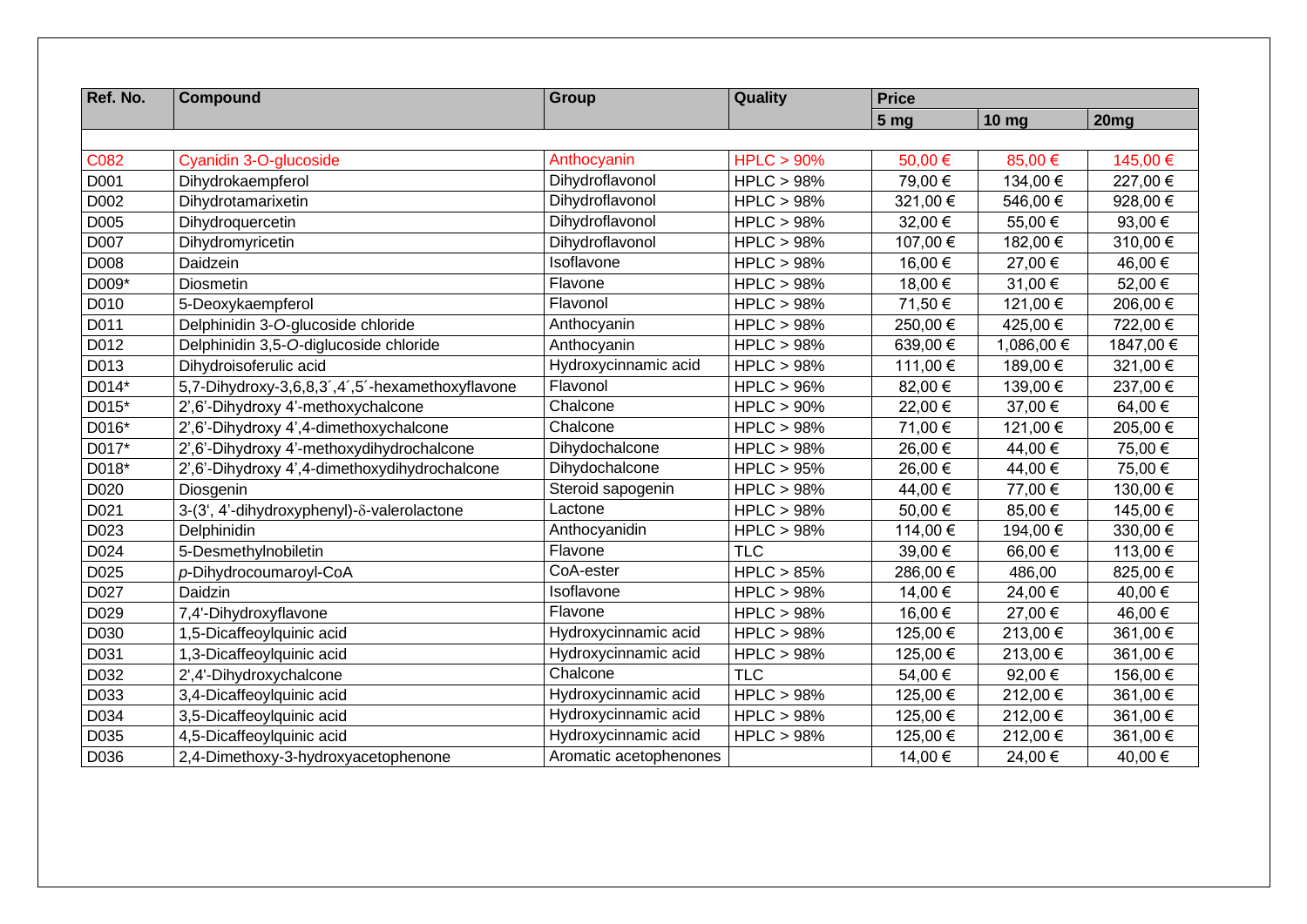| Ref. No.    | <b>Compound</b>                       | <b>Group</b>             | Quality                   | <b>Price</b>    |              |                  |  |
|-------------|---------------------------------------|--------------------------|---------------------------|-----------------|--------------|------------------|--|
|             |                                       |                          |                           | 5 <sub>mg</sub> | <b>10 mg</b> | 20 <sub>mg</sub> |  |
|             |                                       |                          |                           |                 |              |                  |  |
| D037        | 2',2-Dihydroxychalcone                | Chalcone                 | <b>TLC</b>                | 14,00 €         | 24,00 €      | 40,00 €          |  |
| D038        | Dihydrooroxylin A                     | Flavanone                | <b>TLC</b>                | 179,00 €        | 304,00€      | 517,00 €         |  |
| D039        | 5,4'-Dihydroxy-6,7,8-methoxyflavanone | Flavanone                | <b>TLC</b>                | 82,00 €         | 139,00 €     | 237,00 €         |  |
| D040        | 2',4'-Dihydroxydihydrochalcone        | Chalcone                 | <b>TLC</b>                | 43,00 €         | 73,00 €      | 124,00 €         |  |
| D041        | Dihydrocaffeic acid                   | Hydroxycinnamic acid     | TLC                       | 14,00 €         | 24,00 €      | 40,00 €          |  |
| D051*       | Delphinidin 3-O-rutinoside            | Anthocyanin              | HPLC > 98%<br>MS/MS > 70% | 250,00 €        | 475,00 €     | 900,00 €         |  |
| D052        | Diosmin                               | Flavone                  | HPLC > 98%                | 22,00€          | 37,00 €      | 64,00€           |  |
| D064        | Dihydroferulic acid                   | Hydroxycinnamic acid     | HPLC > 98%                | 14,00 €         | 24,00 €      | 40,00 €          |  |
| D065        | 10-Deacetyltaxol                      | Diterpene alkaloid       | HPLC > 98%                | 200,00€         | 340,00 €     | 578,00€          |  |
| D066        | 10-Deacetylbaccatin III               | Diterpene alkaloid       | HPLC > 98%                | 65,00€          | 111,00 €     | 188,00€          |  |
| <b>D067</b> | p-Dihydrocoumaroyl-Aldehyde           | Cinnamic aldehyde        | HPLC > 98%                | 140,00 €        | 238,00€      | 404,00 €         |  |
| E001        | Eriodictyol                           | Flavanone                | <b>TLC</b>                | 14,00 €         | 24,00 €      | 40,00 €          |  |
| E002        | Eriodictyol                           | Flavanone                | HPLC > 98%                | 29,00€          | 49,00€       | 84,00€           |  |
| E003        | Eriocitrin                            | Flavanone                | HPLC > 98%                | 82,00 €         | 140,00 €     | 237,00€          |  |
| E009        | (-) Epigallocatechin 3-gallate        | Flavanol                 | HPLC > 98%                | 34,00 €         | 58,00€       | 98,00€           |  |
| E010        | Eupatorin                             | Flavone                  | <b>TLC</b>                | 130,00 €        | 221,00 €     | 376,00 €         |  |
| E011        | (-)-Epiafzelechin                     | Flavanol                 | HPLC > 98%                | 250,00€         | 425,00€      | 722,00 €         |  |
| E012        | (-) Epicatechin                       | Flavanol                 | HPLC > 90%                | 14,00 €         | 24,00€       | 40,00 €          |  |
| E013        | (-) Epigallocatechin                  | Flavanol                 | $HPLC > 99\%$             | 65,00€          | 111,00 €     | 188,00 €         |  |
| E021        | (-) Epicatechin gallate               | Flavanol                 | HPLC > 98%                | 68,00€          | 116,00 €     | 197,00 €         |  |
| E022        | Ergosterol                            | Sterole                  | HPLC > 98%                | 14,00 €         | 24,00€       | 40,00 €          |  |
| E023        | Esculin                               | Coumarin                 | HPLC > 98%                |                 | 12,00 €      | 20,00 €          |  |
| E024        | Ellagic acid                          | Dilactone                | HPLC > 98%                |                 | 12,00 €      | 20,00€           |  |
| E026        | Echinacoside                          | Caffeic acid sugar ester | HPLC > 98%                | 75,00 €         | 128,00 €     | 217,00 €         |  |
| F001        | Fisetin                               | Flavonol                 | HPLC > 98%                | 29,00€          | 49,00 €      | 84,00 €          |  |
| F002        | Feruloyl-CoA                          | CoA ester                | <b>TLC</b>                | 179,00 €        | 304,00 €     | 517,00€          |  |
| F003        | Flavone                               | Flavone                  | <b>TLC</b>                | 14,00 €         | 24,00 €      | 40,00 €          |  |
| F004        | Formononetin                          | Isoflavone               | HPLC > 98%                | 39,00 €         | 66,00€       | 113,00 €         |  |
| F009        | Feruloyl-CoA                          | CoA ester                | $HPLC > 90\%$             | 286,00€         | 486,00€      | 825,00€          |  |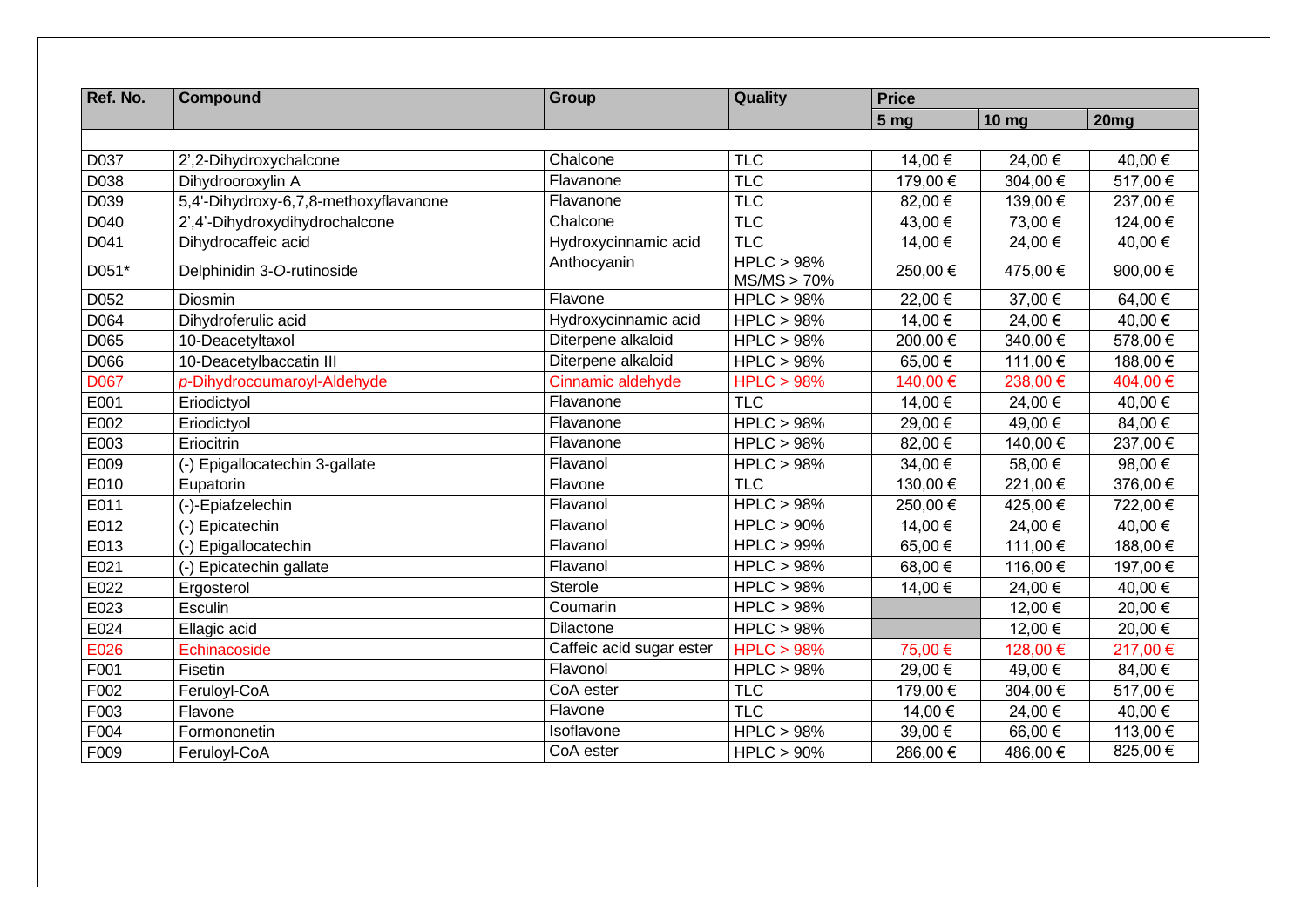| Ref. No. | <b>Compound</b>                   | <b>Group</b>                     | Quality    | <b>Price</b>    |              |                      |  |
|----------|-----------------------------------|----------------------------------|------------|-----------------|--------------|----------------------|--|
|          |                                   |                                  |            | 5 <sub>mg</sub> | <b>10 mg</b> | 20mg                 |  |
|          |                                   |                                  |            |                 |              |                      |  |
| F011     | Fertaric acid                     | Hydroxycinnamoyltartaric<br>acid | HPLC > 98% | 154,00 €        | 262,00 €     | 446,00 €             |  |
| F012     | 4-Formylphenyl ß-D-allopyranoside |                                  | HPLC > 98% | 96,00 €         | 163,00 €     | 277,00 €             |  |
| F015     | Frambione syn Raspberry ketone    | Ketone                           | HPLC > 98% | 14,00 €         | 24,00 €      | 40,00 $\overline{€}$ |  |
| F017     | <b>Forsythoside A</b>             | Caffeic acid sugar ester         | HPLC > 98% | 140,00 €        | 238,00€      | 405,00 €             |  |
| G001     | Genistein                         | Isoflavone                       | HPLC > 98% | 14,00 €         | 24,00 €      | 40,00 €              |  |
| G002     | Gossypin                          | Flavonol                         | <b>TLC</b> | 14,00 €         | 24,00 €      | 40,00 €              |  |
| G003     | Galangin                          | Flavonol                         | <b>TLC</b> | 14,00 €         | 24,00€       | 40,00 €              |  |
| G004*    | Gossypetin 3,8,3'-trimethyl ether | Flavonol                         | HPLC > 98% | 89,00 €         | 151,00 €     | 257,00 €             |  |
| G005*    | Gossypetin 3-methyl ether         | Flavonol                         | HPLC > 97% | 89,00 €         | 151,00 €     | 257,00 €             |  |
| G006     | Gardenin B                        | Flavone                          | <b>TLC</b> | 14,00 €         | 24,00 €      | 40,00 €              |  |
| G024     | Gallic acid                       | Hydroxybenzoic acid              | HPLC > 98% |                 | 12,00 €      | 21,00 €              |  |
| G026     | β-Glucogallin                     | Tannine                          | HPLC > 98% | 196,00 €        | 334,00 €     | 567,00 €             |  |
| G027     | (-)-Gallocatechin                 | Flavan-3-ole                     | HPLC > 98% | 90,00 €         | 153,00 €     | 260,00 €             |  |
| G031     | Garcinol                          | Benzophenone                     | HPLC > 97% | 70,00 €         | 119,00 €     | 202,00 €             |  |
| G032     | Gossypin                          | Flavonol                         | HPLC > 90% | 27,00 €         | 46,00 €      | 78,00 €              |  |
| G036     | Genipin                           | Iridoid                          | HPLC > 98% | 25,00 €         | 43,00 €      | 72,00 €              |  |
| G039     | Geniposide                        | Iridoid                          | HPLC > 96% | 65,00€          | 111,00 €     | 188,00 €             |  |
| G040     | Gentiopicroside                   | Monoterpene                      | HPLC > 98% | 60,00€          | 102,00 €     | 173,00 €             |  |
| G041     | Genkwanin                         | Flavone                          | HPLC > 95% | 85,00 €         | 145,00€      | 246,00 €             |  |
| G042     | ß-Glutamic acid                   | Amino acid                       | HPLC > 98% | 15,00 €         | 26,00 €      | 43,00 €              |  |
| H001     | Hesperetin                        | Flavanone                        | HPLC > 95% | 28,00 €         | 48,00 €      | 81,00 €              |  |
| H002     | 5-Hydroxyferulic acid             | Hydroxycinnamic acid             | HPLC > 98% | 79,00 €         | 134,00 €     | 228,00€              |  |
| H003     | 3-Hydroxyflavone                  | Flavone                          | HPLC > 98% | 14,00 €         | 24,00 €      | 40,00 €              |  |
| H005     | 7-Hydroxyflavone                  | Flavone                          | HPLC > 98% | 19,00 €         | 32,00 €      | 55,00€               |  |
| H006     | 4'-Hydroxyflavone                 | Flavone                          | HPLC > 98% | 17,00 €         | 29,00€       | 49,00 €              |  |
| H007     | Hesperidin                        | Flavanone                        | HPLC > 98% | 19,00 €         | 32,00 €      | 55,00 €              |  |
| H008     | 2'-Hydroxyflavone                 | Flavone                          | <b>TLC</b> | 46,00 €         | 78,00 €      | 133,00 €             |  |
| H009     | 6-Hydroxyflavone                  | Flavone                          | <b>TLC</b> | 13,00 €         | 22,00 €      | 38,00 €              |  |
| H012     | 2'-Hydroxychalcone                | Chalcone                         | <b>TLC</b> | 13,00 €         | 22,00 €      | 38,00 €              |  |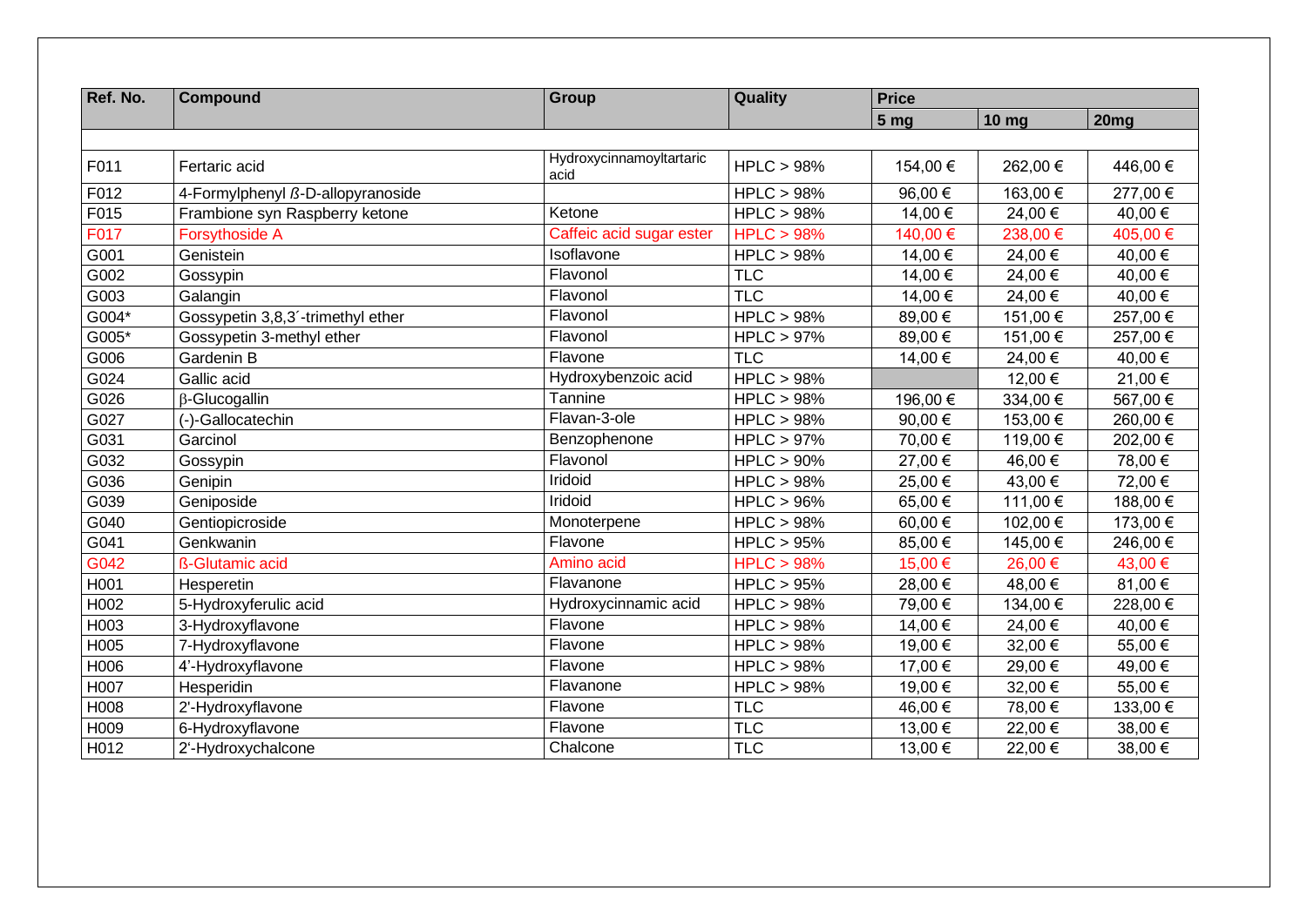| Ref. No. | <b>Compound</b>                                               | <b>Group</b>             | Quality             | <b>Price</b>          |                             |           |
|----------|---------------------------------------------------------------|--------------------------|---------------------|-----------------------|-----------------------------|-----------|
|          |                                                               |                          |                     | 5 <sub>mg</sub>       | <b>10 mg</b>                | 20mg      |
|          |                                                               |                          |                     |                       |                             |           |
| H013     | 6-Hydroxyflavanone                                            | Flavanone                | <b>TLC</b>          | 13,00 €               | 22,00€                      | 38,00 €   |
| H017     | Hispidulin                                                    | Flavone                  | <b>TLC</b>          | 89,00€                | 151,00 €                    | 257,00 €  |
| H018     | 3-Hydroxyanthranilic acid                                     | Hydroxybenzoic acid      | <b>TLC</b>          | 13,00 €               | 22,00 €                     | 38,00 €   |
| H025     | 3-Hydroxybenzoyl-CoA                                          | CoA ester                | HPLC > 90%          | 357,00€               | 607,00€                     | 1032,00 € |
| H029     | 3-Hydroxyanthranilic acid                                     | Hydroxybenzoic acid      | <b>HPLC &gt;98%</b> | 25,00 €               | 43,00 €                     | 72,00 €   |
| H031     | 3-Hydroxyphloretin                                            | Dihydrochalcone          | $HPLC > 99\%$       | 107,00 €              | 182,00 €                    | 310,00€   |
| H033     | 3-Hydroxybenzoic acid                                         | Hydroxybenzoic acid      | HPLC > 99%          |                       | See list 50 to 250 mg below |           |
| H034     | 4-Hydroxybenzaldehyde                                         | Hydroxybenzoic acid      | HPLC > 98%          |                       | See list 50 to 250 mg below |           |
| H040     | 2-Hydroxycinnamoyl-CoA (syn. 2-coumaroyl-CoA)                 | CoA ester                | $HPLC > 90\%$       | 321,00 €              | 546,00€                     | 928,00 €  |
| H042     | 4'-Hydroxyflavanone                                           | Flavanone                | HPLC > 98%          | 17,00 €               | 29,00 €                     | 49.00€    |
| H043     | 4-Hydroxybenzoic acid 4-O-glucoside                           | Hydroxybenzoic acid      | HPLC > 98%          | 286,00€               | 486,00 €                    | 825.00 €  |
| H044     | Homoeriodictyol                                               | Flavanone                | HPLC > 98%          | 52,00€                | 88,00 €                     | 150.00€   |
| H047     | 4-Hydroxybenzoyl-CoA                                          | CoA ester                | HPLC > 90%          | 300,00€               | 540,00 €                    | 972,00 €  |
| 1002     | Isoverbascoside                                               | Caffeic acid sugar ester | HPLC > 98%          | 170,00 €              | 289,00 €                    | 491,00 €  |
| 1003     | Isoquercitrin                                                 | Flavonol                 | <b>TLC</b>          | 15,00 €               | 26,00€                      | 43,00 €   |
| 1006     | Isoferulic acid                                               | Hydroxycinnamic acid     | <b>HPLC &gt;98%</b> | 39,00 €               | 67,00€                      | 113,00 €  |
| 1007     | Icariin                                                       | Flavonol                 | <b>HPLC &gt;98%</b> | 114,00 €              | 194,00 €                    | 330,00 €  |
| 1008     | Isoliquiritigenin                                             | Chalcone                 | HPLC > 98%          | 215,00 $\overline{€}$ | 366,00€                     | 621,00€   |
| 1010     | Isoliquiritin                                                 | Chalcone                 | <b>HPLC &gt;98%</b> | 111,00 €              | 188,00 €                    | 320,00 €  |
| 1011     | Isoquercitrin                                                 | Flavonol                 | <b>HPLC &gt;98%</b> | 43,00 €               | 73,00 €                     | 124,00 €  |
| 1012     | Isopropiosyringone (3,5-dimethoxy-4-<br>hydroxyphenylacetone) |                          |                     | 29,00 €               | 49,00 €                     | 83,00     |
| 1014     | muco-Inositol                                                 | cyclic Alcohol           | HPLC > 98%          | 129,00 €              | 218,00€                     | 371,00 €  |
| 1016     | Isovanillic acid                                              | Hydroxybenzoic acid      | $HPLC > 97\%$       | 10,00 €               | 17,00 €                     | 29,00 €   |
| 1017     | Isoferulic acid                                               | Hydroxycinnamic acid     | <b>TLC</b>          | 10,00 €               | 17,00 €                     | 29,00 €   |
| 1019     | Isorhamnetin-3-O-glucoside                                    | Flavonol                 | HPLC > 98%          | 135,00 €              | 230,00€                     | 390,00€   |
| 1021     | Isorhamnetin                                                  | Flavonol                 | HPLC > 98%          | 45,00 €               | 77,00 €                     | 130,00 €  |
| 1022     | Isosakuranetin                                                | Flavanone                | HPLC > 98%          | 35,00 €               | 60,00€                      | 101,00 €  |
| 1024     | 3-Indoleacetyl aspartate                                      | Phytohormone             | HPLC > 98%          | 65,00€                | 111,00 €                    | 188,00 €  |
| 1027     | Isorhapontigenin                                              | Stilbene                 | HPLC > 98%          | 45,00 €               | 77,00 €                     | 130,00 €  |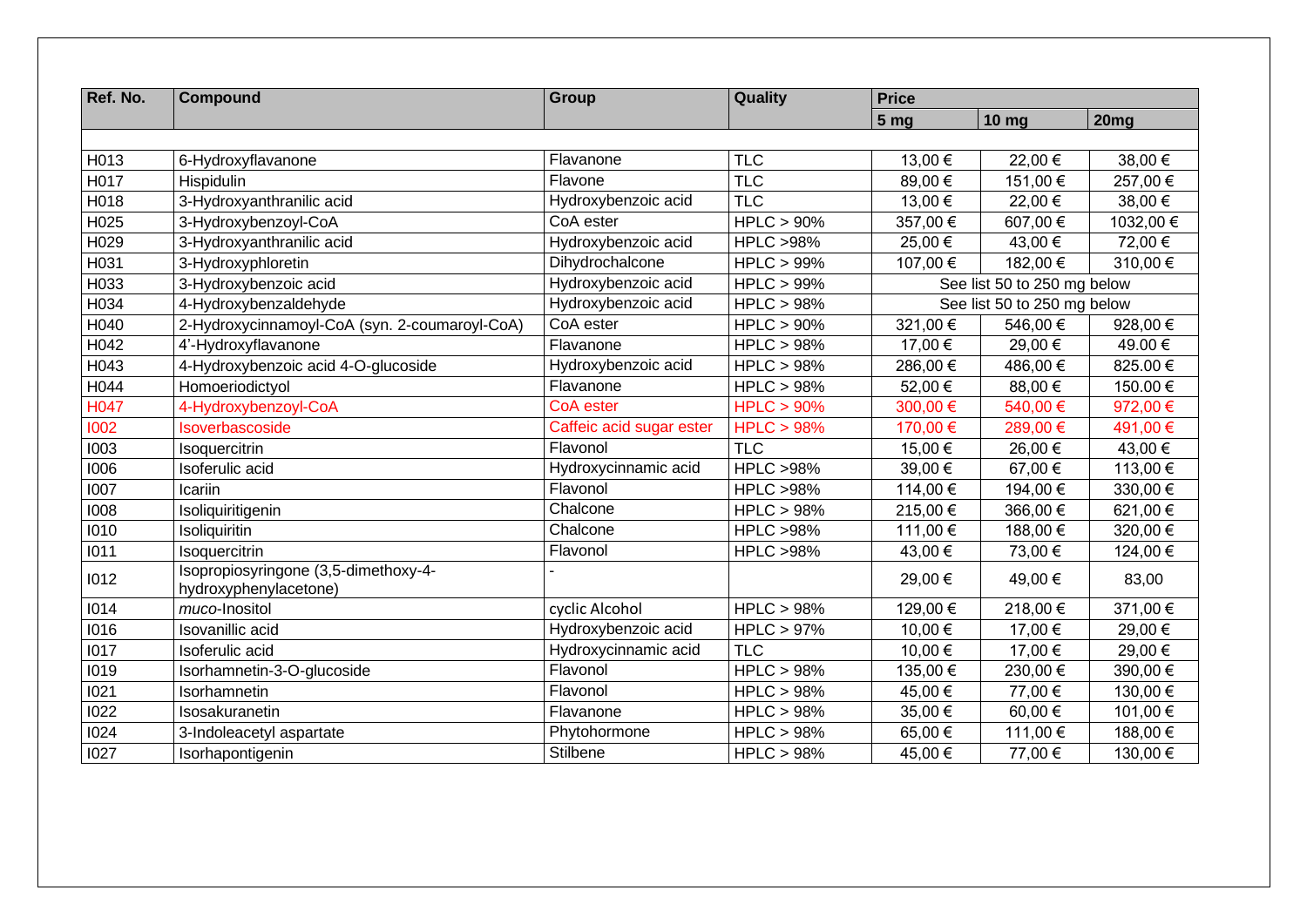| Ref. No.          | <b>Compound</b>                                          | <b>Group</b>       | Quality             | <b>Price</b>    |                             |          |  |
|-------------------|----------------------------------------------------------|--------------------|---------------------|-----------------|-----------------------------|----------|--|
|                   |                                                          |                    |                     | 5 <sub>mg</sub> | <b>10 mg</b>                | 20mg     |  |
|                   |                                                          |                    |                     |                 |                             |          |  |
| 1033              | <b>Isoferuloyl-CoA</b>                                   | CoA ester          | HPLC > 90%          | 300,00€         | 540,00 €                    | 972,00 € |  |
| K001              | Kaempferol 3-O-glucoside                                 | Flavonol           | <b>HPLC &gt;98%</b> | 89,00€          | 152,00 €                    | 258,00€  |  |
| K002              | Kaempferol                                               | Flavonol           | <b>TLC</b>          |                 | 15,00 €                     | 26,00 €  |  |
| K004              | Kaempferol                                               | Flavonol           | HPLC > 98%          | 25,00 €         | 43,00 €                     | 72,00 €  |  |
| K005              | Kaempferol 7-O-glucoside                                 | Flavonol           | HPLC > 98%          | 150,00 €        | 255,00€                     | 433,00 € |  |
| K007              | Kaempferol 3,7,4'-trimethylether                         | Flavonol           | <b>TLC</b>          | 82,00 €         | 140,00 €                    | 237,00 € |  |
| K008              | Kaempferol-3-O-rhamnogalactoside-7-O-<br>rhamnoside      | Flavonol           | <b>TLC</b>          | 143,00 €        | 243,00 €                    | 413,00 € |  |
| K009              | Kaempferol-3-O-rhamnoside                                | Flavonol           | <b>TLC</b>          | 39,00 €         | 67,00 €                     | 113,00 € |  |
| K010              | Kaempferol-5,7-O-diglucoside                             | Flavonol           | <b>TLC</b>          | 143,00 €        | 243,00 €                    | 413,00 € |  |
| K012              | Kaempferol 3-O-(6-p-coumaroyl)-glucoside<br>(Tiliroside) | Flavonol           | HPLC > 98%          | 75,00 €         | 128,00 €                    | 217,00 € |  |
| <b>K017</b>       | Kaempferol-4'-O-methylether (Kaempferide)                | Flavonol           | HPLC > 98%          | 50,00€          | 85,00€                      | 145,00 € |  |
| K022              | Kukoamine A                                              | Alkaloid           | HPLC > 98%          | 130,00 €        | 247,00 €                    | 469,00 € |  |
| K023              | Kukoamine B                                              | Alkaloid           | HPLC > 98%          | 95,00€          | 181,00€                     | 343,00 € |  |
| K024              | Kahweol                                                  | Diterpene          | HPLC > 98%          | 75,00 €         | 143,00 €                    | 271,00 € |  |
| L001              | Luteolin                                                 | Flavone            | <b>TLC</b>          |                 | See list 50 to 250 mg below |          |  |
| L003              | Leucopelargonidin                                        | Leucoanthocyanidin | HPLC > 80%          |                 | Upon request                |          |  |
| $L00\overline{7}$ | Luteolin                                                 | Flavone            | HPLC > 98%          | 13,00 €         | 22,00 €                     | 38,00 €  |  |
| L008              | Lycopene                                                 | Carotenoid         | HPLC > 95%          | 65,00€          | 111,00 €                    | 188,00 € |  |
| L009              | Lutein                                                   | Carotenoid         | HPLC > 85%          | 65,00€          | 111,00 €                    | 188,00 € |  |
| L010              | Liquiritin                                               | Flavanone          | HPLC > 97%          | 54,00 €         | 91,00 €                     | 155,00 € |  |
| L013              | Luteolin 6-C-glucoside (Isoorientin)                     | Flavone            | HPLC > 98%          | 70,00 €         | 119,00 €                    | 202,00 € |  |
| L016              | Liquiritigenin                                           | Flavanone          | HPLC > 98%          | 89,00 €         | 152,00 €                    | 258,00€  |  |
| L018              | Luteolin 7-O-glucoside                                   | Flavone            | <b>TLC</b>          | 39,00 €         | 67,00€                      | 113,00 € |  |
| L025              | Luteolin 3'-O-glucuronide                                | Flavone            | HPLC > 98%          | 250,00€         | 425,00 €                    | 723,00 € |  |
| L026              | Leucocyanidin                                            | Leucoanthocyanidin | HPLC > 80%          |                 | Upon request                |          |  |
| L027              | Leucodelphinidin                                         | Leucoanthocyanidin | HPLC > 80%          |                 | Upon request                |          |  |
| L031              | Luteolinidin                                             | Anthocyanin        | HPLC > 98%          | 97,00€          | 164,00 €                    | 279,00€  |  |
| L034              | Levulinoyl-CoA                                           | CoA-Ester          | HPLC > 95%          | 100,00 €        | 170,00 €                    | 289,00€  |  |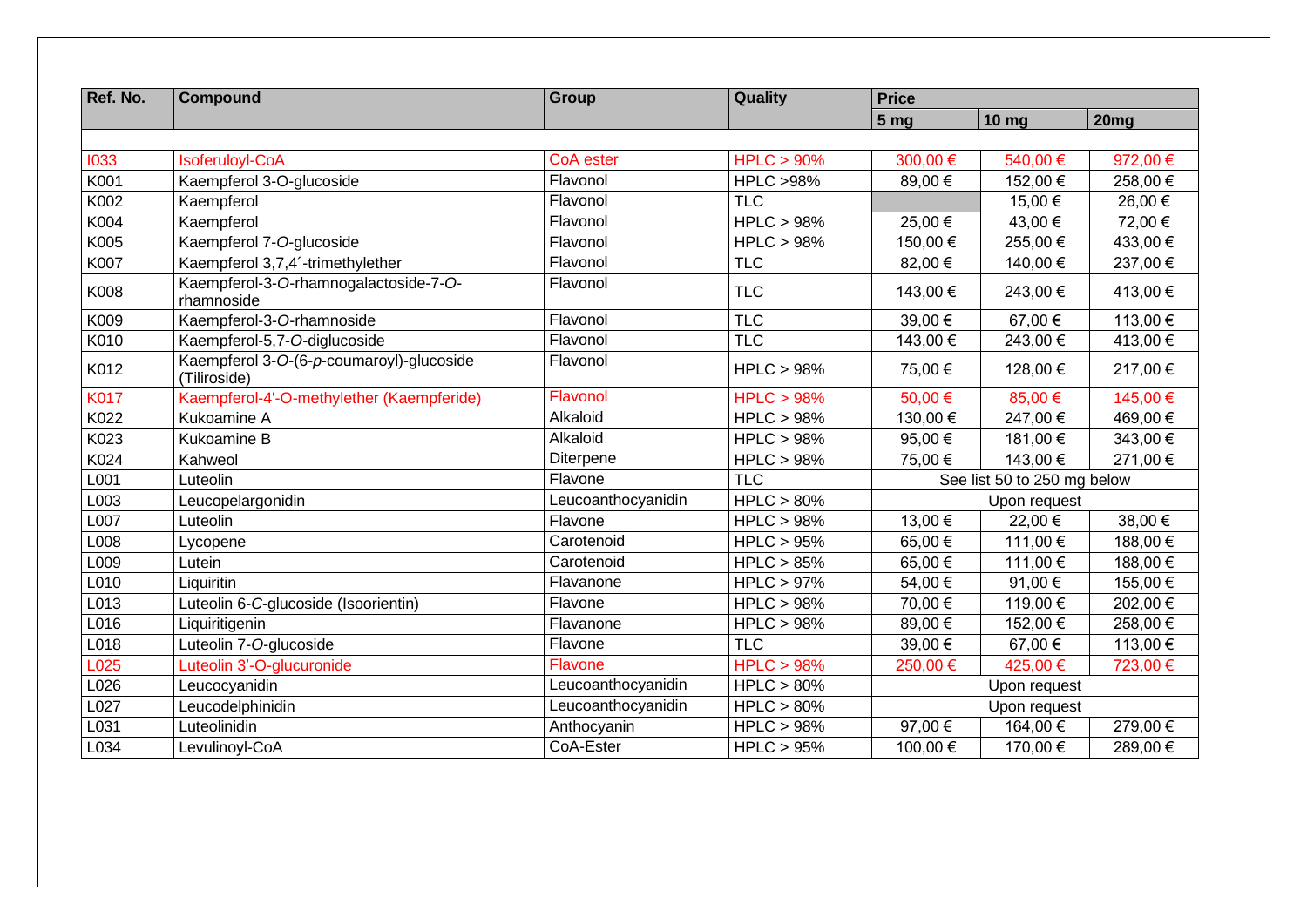| Ref. No. | <b>Compound</b>                 | <b>Group</b>         | Quality              | <b>Price</b>    |                             |          |  |
|----------|---------------------------------|----------------------|----------------------|-----------------|-----------------------------|----------|--|
|          |                                 |                      |                      | 5 <sub>mg</sub> | <b>10 mg</b>                | 20mg     |  |
|          |                                 |                      |                      |                 |                             |          |  |
| L037     | Lunularic acid                  | <b>Stilbene</b>      | HPLC > 95%           | 150,00 €        | 255,00 €                    | 434,00 € |  |
| M001     | Morin                           | Flavonol             | TLC >85%             |                 | See list 50 to 250 mg below |          |  |
| M003     | Morin                           | Flavonol             | HPLC > 98%           | 39,00 €         | 67,00 €                     | 113,00 € |  |
| M006     | Myricetin                       | Flavonol             | <b>TLC</b>           | 23,00 €         | 39,00 €                     | 66,00€   |  |
| M007     | 6-Methoxyflavanone              | Flavanone            | <b>TLC</b>           | 11,00 €         | 19,00 €                     | 32,00 €  |  |
| M010*    | Moniliformin                    | Mycotoxin            | <b>HPLC &gt; 98%</b> | 179,00 €        | 303,00 €                    | 516,00€  |  |
| M011     | 5-Methoxyflavanone              | Flavanone            | <b>TLC</b>           | 11,00 €         | 19,00 €                     | 32,00 €  |  |
| M012     | Methionyl acetamide             | Acetamide            |                      | 25,00€          | 42,00 €                     | 72,00 €  |  |
| M013     | N-(3-Methylbutyl) acetamide     | Acetamide            |                      | 18,00 €         | 30,00 €                     | 52,00€   |  |
| M016     | Myricitrin                      | Flavonol             | HPLC > 98%           | 45,00 €         | 77,00 €                     | 130,00€  |  |
| M017     | Malvidin chloride               | Anthocyanidin        | $HPLC > 97\%$        | 121,00 €        | 206,00€                     | 350,00€  |  |
| M018     | 4-Methylumbelliferone           | Coumarin             | HPLC > 98%           | 10,00 €         | 17,00 €                     | 29,00 €  |  |
| M019     | Malvidin 3-O-glucoside chloride | Anthocyanin          | <b>HPLC &gt; 97%</b> | 143,00 €        | 243,00 €                    | 413,00 € |  |
| M020     | 7-Methoxycoumarin               | Coumarin             | HPLC > 98%           | 10,00 €         | 17,00 €                     | 29,00 €  |  |
| M022     | Matrine                         | Alkaloid             | HPLC > 99%           | 25,00€          | 43,00 €                     | 72,00 €  |  |
| M031     | $\alpha$ -Mangostin             | Xanthone             | HPLC > 90%           | 45,00 €         | 77,00 €                     | 130,00 € |  |
| M033     | 16-O-Methylcafestol             | Diterpene            | HPLC > 98%           | 145,00 €        | 247,00 €                    | 419,00 € |  |
| M034     | Marmesin                        | Coumarin             | HPLC > 98%           | 145,00 €        | 247,00 €                    | 419,00 € |  |
| N001     | Naringenin                      | Flavanone            | TLC                  |                 | See list 50 to 250 mg below |          |  |
| N002     | Naringenin                      | Flavanone            | HPLC > 98%           | 17,00 €         | 29,00 €                     | 49,00 €  |  |
| N003     | Naringin                        | Flavanone            | <b>TLC</b>           | 11,00 €         | 19,00 €                     | 32,00 €  |  |
| N004*    | Naringenin 7,4'-dimethylether   | Flavanone            | HPLC > 99%           | 52,00 €         | 88,00 €                     | 150,00 € |  |
| N007     | Neochlorogenic acid             | Hydroxycinnamic acid | HPLC > 98%           | 125,00 €        | 212,00€                     | 361,00 € |  |
| N008     | Naringenin 7-O-glucoside        | Flavanone            | <b>TLC</b>           | 13,00 €         | 21,00 €                     | 36,00 €  |  |
| N010     | Nevadensin                      | Flavone              | <b>TLC</b>           | 57,00 €         | 97,00€                      | 165,00€  |  |
| N011     | <b>Nobiletin</b>                | Flavone              | TLC                  | 36,00€          | 60,00€                      | 103,00 € |  |
| N012     | N-Methylanthranoyl-CoA          | CoA ester            | $HPLC > 90\%$        | 286,00€         | 486,00                      | 825,00€  |  |
| N014     | N-Methylanthranilic acid        | Hydroxycinnamic acid | <b>TLC</b>           | 10,00 €         | 17,00 €                     | 29,00€   |  |
| N019     | Neohesperidin Dihydrochalcone   | Dihydrochalcone      | HPLC > 98%           | 17,00 €         | 29,00 €                     | 49,00 €  |  |
| N020     | Neohesperidin                   | Flavanone            | HPLC > 98%           | 93,00€          | 158,00 €                    | 269,00€  |  |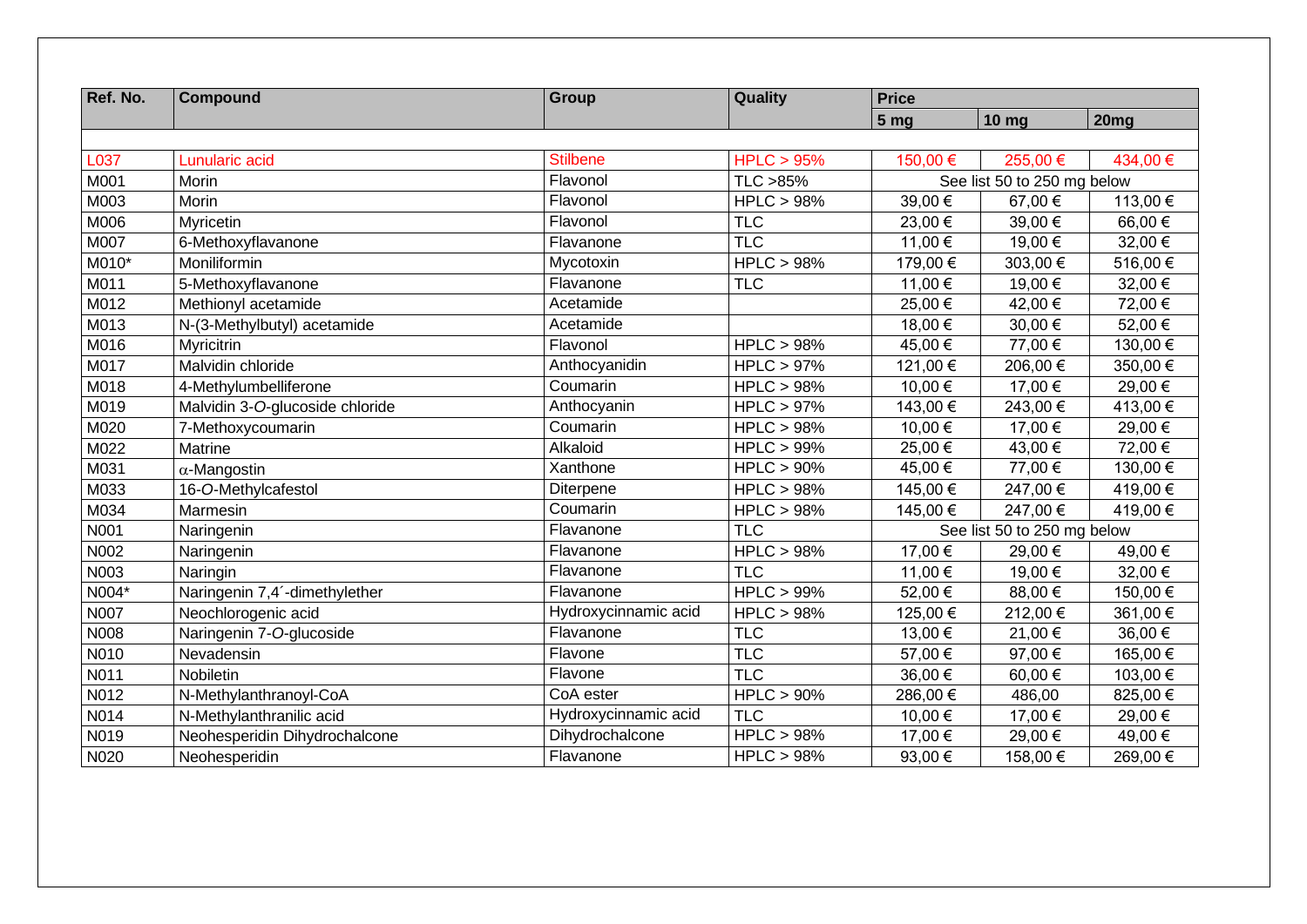| Ref. No.    | <b>Compound</b>                         | <b>Group</b>       | Quality              |                 |                  |                  |  |
|-------------|-----------------------------------------|--------------------|----------------------|-----------------|------------------|------------------|--|
|             |                                         |                    |                      | 5 <sub>mg</sub> | 10 <sub>mg</sub> | 20 <sub>mg</sub> |  |
|             |                                         |                    |                      |                 |                  |                  |  |
| N023        | Narirutin                               | Flavanone          | HPLC > 98%           | 40,00 €         | 68,00€           | 116,00 €         |  |
| <b>N025</b> | Nothofagin                              | Dihydrochalcone    | HPLC > 98%           | 450,00 €        | 765,00 €         | 1300,00 €        |  |
| O001        | Oridonin                                | Diterpene          | HPLC > 98%           | 93,00€          | 158,00 €         | 269,00 €         |  |
| O003        | Orientin                                | Flavone            | HPLC > 98%           | 80,00€          | 136,00 €         | 231,00 €         |  |
| O004        | Oxyresveratrol                          | Stilbene           | HPLC > 98%           | 109,00 €        | 185,00 €         | 315,00 €         |  |
| O006        | Oleanolic acid                          | Triterpene         | HPLC > 98%           | 15,00 €         | 26,00 €          | 43,00 €          |  |
| O008        | Oleuropein                              | Phenylethanoid     | HPLC > 98%           | 30,00 €         | 50,00€           | 85,00€           |  |
| O009        | Orcinol-glucoside                       | Phenolic glucoside | <b>HPLC &gt; 98%</b> | 179,00 €        | 303,00 €         | 516,00€          |  |
| O013        | Ononin                                  | Isoflavone         | HPLC > 98%           | 35,00 €         | 60,00€           | 101,00 €         |  |
| P001        | Peonidin 3-O-glucoside chloride         | Anthocyanin        | HPLC > 97%           |                 | Upon request     |                  |  |
| P003        | Peonidin 3,5-O-diglucoside chloride     | Anthocyanin        | HPLC > 97%           |                 | Upon request     |                  |  |
| P004        | Pelargonidin 3,5-O-diglucoside chloride | Anthocyanin        | $HPLC > 97\%$        |                 | Upon request     |                  |  |
| P005        | Pelargonidin 3-O-glucoside chloride     | Anthocyanin        | HPLC > 97%           |                 | Upon request     |                  |  |
| P011        | Pectolinaringenin                       | Flavone            | <b>TLC</b>           | 278,00€         | 473,00 €         | 803,00 €         |  |
| P013        | Puerarin                                | Isoflavone         | HPLC > 98%           | 32,00 €         | 54,00 €          | 92,00€           |  |
| P021        | Pinosylvin                              | Stilbene           | HPLC > 98%           | 36,00 €         | 61,00 €          | 103,00 €         |  |
| P026        | Pterostilbene                           | <b>Stilbene</b>    | HPLC > 98%           | 75,00 €         | 128,00€          | 217,00 €         |  |
| P027        | Piceatannol                             | Stilbene           | HPLC > 98%           | 210,00€         | 357,00 €         | 607,00€          |  |
| P028        | Primuletin                              | Flavone            | HPLC > 98%           | 26,00€          | 44,00 €          | 75,00 €          |  |
| P029        | Primetin                                | Flavone            | <b>TLC</b>           | 168,00 €        | 286,00€          | 486,00 €         |  |
| P031        | Procyainidn B1                          | Proanthocyanidin   | HPLC > 94%           | 400,00 €        | 680,00€          | 1156,00 €        |  |
| P032        | Procyanidin B2                          | Proanthocyanidin   | HPLC > 97%           | 200,00€         | 340,00 €         | 578,00€          |  |
| P035        | Paeonol                                 | Phenol             | HPLC > 98%           | 50,00€          | 85,00 €          | 145,00 €         |  |
| P036        | Phloretin                               | Dihydrochalcone    | <b>HPLC &gt; 98%</b> | 21,00 €         | 36,00 €          | 61,00€           |  |
| P037        | Phloridzin                              | Dihydrochalcone    | HPLC > 98%           | 21,00 €         | 36,00 €          | 61,00 €          |  |
| P038*       | ß-Phenylalanoyl-CoA                     | CoA ester          | HPLC > 95%           | 286,00€         | 486,00           | 825,00 €         |  |
| P041        | Procyanidin B4                          | Proanthocyanidin   | HPLC > 95%           |                 | Upon request     |                  |  |
| P042        | Procyanidin B6                          | Proanthocyanidin   | HPLC > 95%           |                 | Upon request     |                  |  |
| P043        | Procyanidin B8                          | Proanthocyanidin   | HPLC > 95%           |                 | Upon request     |                  |  |
| P044        | Procyanidin B2-3-O-gallate              | Proanthocyanidin   | HPLC > 95%           |                 | Upon request     |                  |  |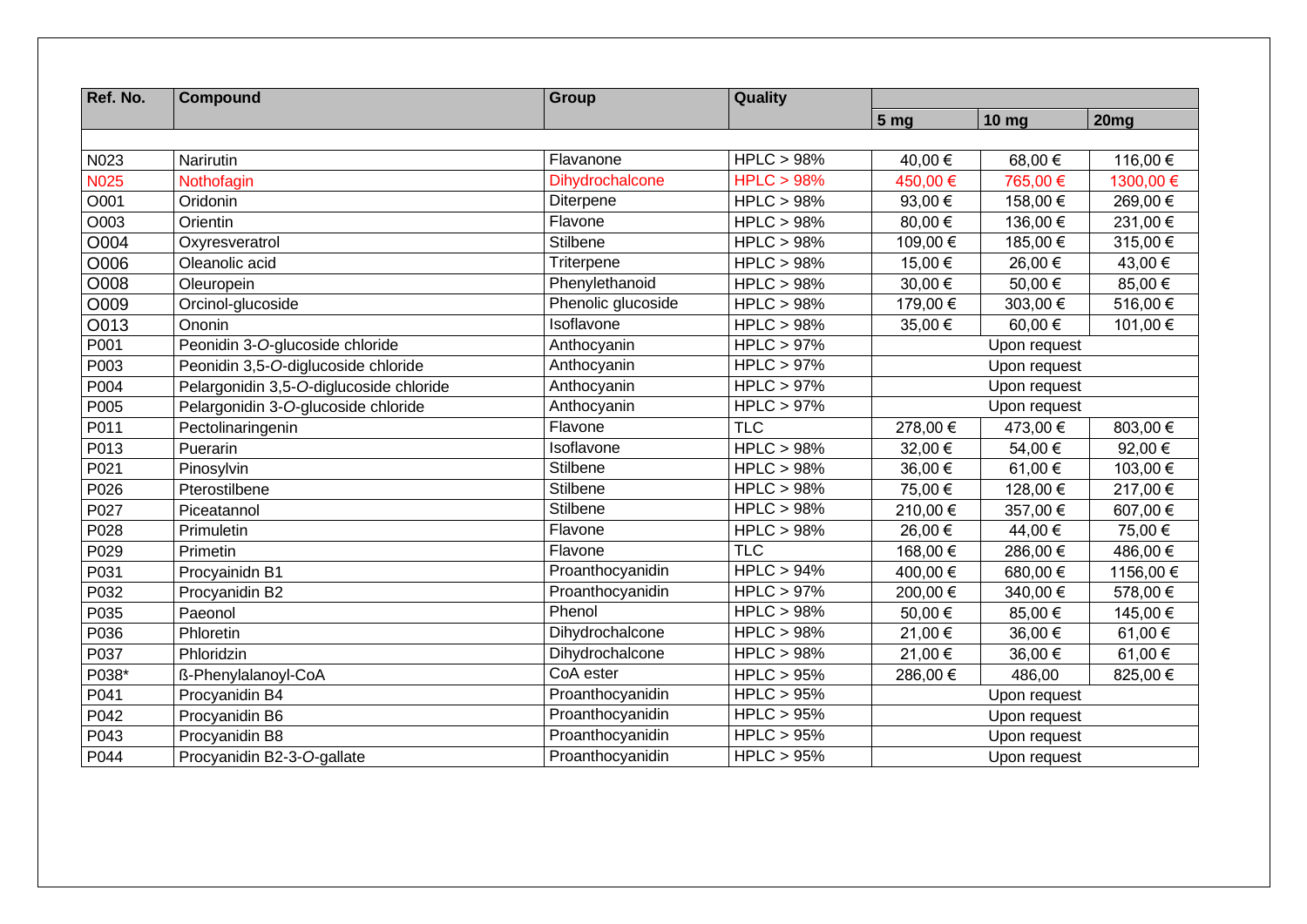| Ref. No.    | <b>Compound</b>                        | <b>Group</b>          | Quality    | <b>Price</b>    |                             |          |  |
|-------------|----------------------------------------|-----------------------|------------|-----------------|-----------------------------|----------|--|
|             |                                        |                       |            | 5 <sub>mg</sub> | <b>10 mg</b>                | 20mg     |  |
|             |                                        |                       |            |                 |                             |          |  |
| P045        | Procyanidin C2                         | Proanthocyanidin      | HPLC > 95% |                 | Upon request                |          |  |
| P054        | Procyanidin trimer Cat-Cat-Epi         | Proanthocyanidin      | HPLC > 95% |                 | Upon request                |          |  |
| P056        | Phloretic acid                         | Hydroxycinnamic acid  | HPLC > 98% |                 | See list 50 to 250 mg below |          |  |
| P057        | Peonidin 3-O-galactoside               | Anthocyanin           | HPLC > 97% |                 | Upon request                |          |  |
| P059        | Pinocembrin                            | Flavanone             | HPLC > 98% | 50,00 €         | 85,00€                      | 145,00 € |  |
| P063        | Punicalagin                            | Ellagitannin          | HPLC > 98% | 98,00 €         | 166,00€                     | 283,00 € |  |
| P064        | Phloretin 2'-O-xyloglucoside           | Dihydrochalcone       | HPLC > 98% | 125,00 €        | 213,00€                     | 361,00 € |  |
| P074        | S-Petasin                              | Sesquiterpene         | HPLC > 98% | 200,00 €        | 340,00 €                    | 578,00 € |  |
| P075        | Paclitaxel                             | Diterpene alkaloid    | HPLC > 98% | 75,00 €         | 128,00 €                    | 217,00 € |  |
| P076        | 2-Pentenoyl-CoA                        | CoA-Ester             | HPLC > 80% | 100,00 €        | 170,00 €                    | 289,00€  |  |
| P077        | Psoralen                               | Furanocoumarin        | HPLC > 98% | 25,00 €         | 43,00 €                     | 72,00 €  |  |
| <b>P078</b> | Pinosylvin dimethylether               | <b>Stilbene</b>       | HPLC > 98% | 10,00 €         | 17,00 €                     | 29,00 €  |  |
| P083        | 3-Phenylpropionyl-CoA                  | <b>CoA-Ester</b>      | HPLC > 90% | 286,00 €        | 486,00                      | 825,00 € |  |
| Q001        | Quercetin                              | Flavonol              | HPLC > 98% | 21,00 €         | 36,00 €                     | 61,00 €  |  |
| Q002        | Quercetin                              | Flavonol              | <b>TLC</b> |                 | 12,00 €                     | 21,00 €  |  |
| Q003        | Quercetin 3-O-galactoside (Hyperoside) | Flavonol              | HPLC > 98% | 36,00 €         | 61,00€                      | 104,00 € |  |
| Q004        | Quercetin 4'-O-glucoside (Spiraeoside) | Flavonol              | HPLC > 98% | 161,00 €        | 274,00 €                    | 465,00 € |  |
| Q005        | Quercetin 3-O-glucuronide              | Flavonol              | HPLC > 98% | 207,00 €        | 352,00 €                    | 598,00 € |  |
| Q006*       | Quercetin 7-methylether (Rhamnetin)    | Flavonol              | HPLC > 98% | 21,00 €         | 36,00 €                     | 61,00€   |  |
| Q007        | Quercetin 3,3',4'-trimethylether       | Flavonol              | <b>TLC</b> | 125,00 €        | 213,00€                     | 361,00 € |  |
| Q008*       | Quercetin 3,7,3',4'-tetramethylether   | Flavonol              | HPLC > 95% | 18,00 €         | 31,00 €                     | 52,00 €  |  |
| Q010*       | Quercetin 7-O-glucoside                | Flavonol              | HPLC > 98% | 96,00€          | 163,00€                     | 277,00 € |  |
| Q013        | Quercetin 3-O-arabinoside              | Flavonol              | HPLC > 98% | 250,00€         | 425,00€                     | 723,00 € |  |
| Q015        | Quercetin 3-O-xyloside                 | Flavonol              | HPLC > 98% | 250,00 €        | 425,00€                     | 723,00 € |  |
| Q016        | proto-Quercitol                        | Cyclic Alcohol        | HPLC > 97% | 75,00 €         | 128,00 €                    | 217,00 € |  |
| Q017        | (+)-epi-Quercitol                      | <b>Cyclic Alcohol</b> | HPLC > 97% | 70,00 €         | 119,00 €                    | 202,00 € |  |
| Q018        | (-)-vibo-Quercitol                     | Cyclic Alcohol        | HPLC > 97% | 75,00 €         | 127,00€                     | 217,00 € |  |
| Q019        | Quinic acid                            | Hydroxybenzoic acid   | HPLC > 98% |                 | 12,00 €                     | 20,00 €  |  |
| Q020        | Quercetin 3,4-O-diglucoside            | Flavonol              | HPLC > 97% | 120,00 €        | 204,00€                     | 347,00 € |  |
| R001        | Rosmarinic acid                        | Phenolic acid         | HPLC > 98% | 18,00 €         | 31,00 €                     | 52,00 €  |  |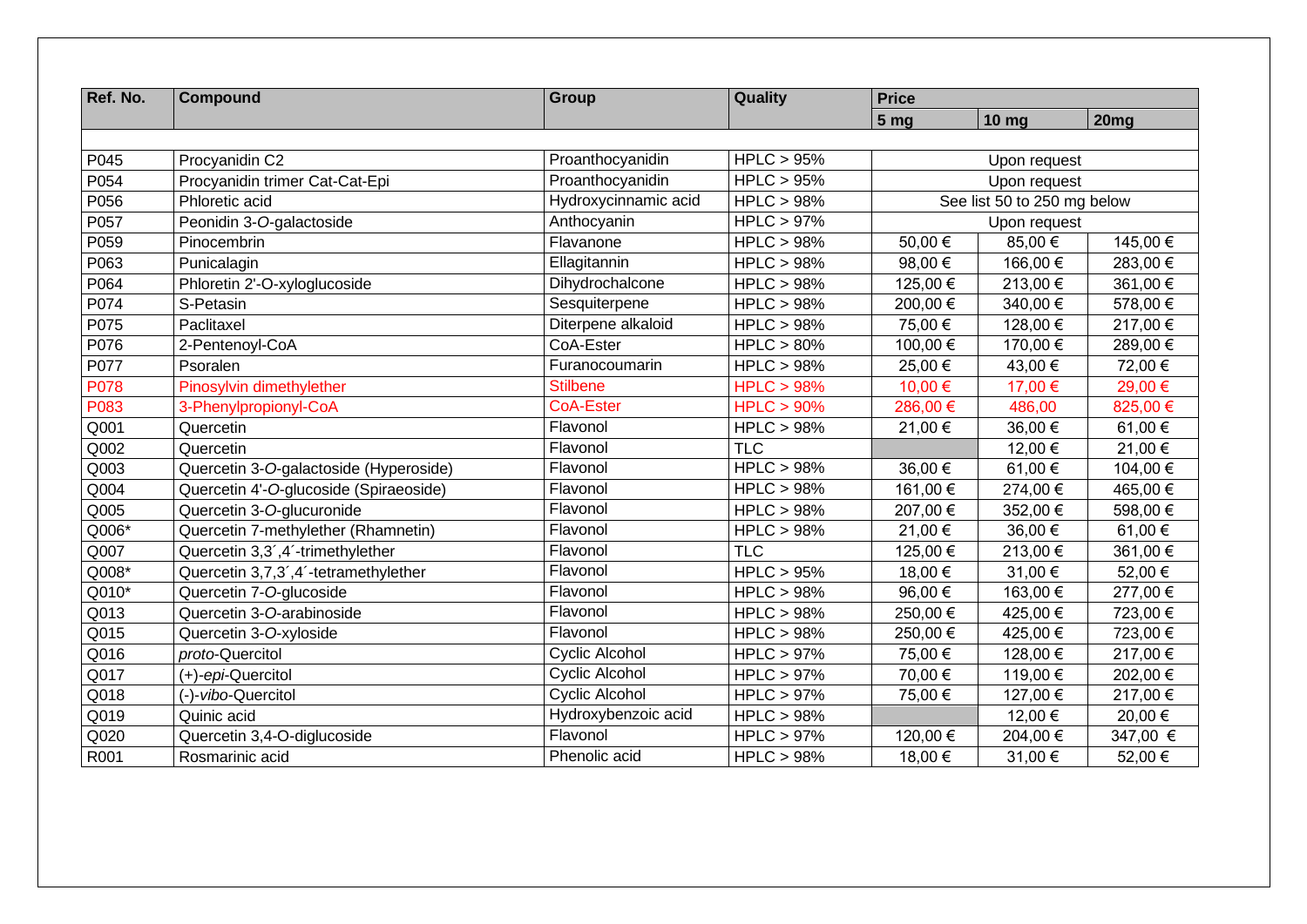| Ref. No.    | <b>Compound</b>                                | Group                | Quality       | <b>Price</b>    |                  |                  |
|-------------|------------------------------------------------|----------------------|---------------|-----------------|------------------|------------------|
|             |                                                |                      |               | 5 <sub>mg</sub> | 10 <sub>mg</sub> | 20 <sub>mg</sub> |
|             |                                                |                      |               |                 |                  |                  |
| R002        | Resveratrol                                    | Stilbene             | HPLC > 98%    |                 | 17,00 €          | 29,00 €          |
| R004        | <b>Rutin</b>                                   | Flavonol             | HPLC > 98%    | 10,00 €         | 17,00 €          | 29,00 €          |
| R006        | Rosavin                                        | Phenolic acid        | HPLC > 98%    | 70,00 €         | 119,00 €         | 202,00 €         |
| <b>R008</b> | Robtein                                        | Chalcone             | HPLC > 98%    | 179,00 €        | 304,00 €         | 517,00 €         |
| R012*       | Robinetin                                      | Flavonol             | HPLC > 98%    | 43,00 €         | 73,00 €          | 124,00 €         |
| S001        | Sinapic acid                                   | Hydroxycinnamic acid | <b>TLC</b>    | 17,00 €         | 29,00 €          | 49,00 €          |
| S003        | Sinapoyl-CoA                                   | CoA ester            | <b>TLC</b>    | 179,00 €        | 304,00 €         | 517,00 €         |
| S004        | Scutellarein                                   | Flavone              | HPLC > 98%    | 90,00 €         | 153,00 €         | 260,00€          |
| S007        | Salidroside                                    | Phenolic acid        | HPLC > 98%    | 79,00 €         | 134,00 €         | 228,00 €         |
| S008        | Sennoside B                                    | Hydroxyanthracene    | HPLC > 98%    | 32,00 €         | 54,00€           | 92,00€           |
| S011        | Santin                                         | Flavonol             | <b>TLC</b>    | 16,00 €         | 27,00 €          | 46,00 €          |
| S013        | Shikimic acid                                  | Hydroxybenzoic acid  | HPLC > 99%    |                 | 15,00 €          | 26,00 €          |
| S014        | Salvigenin                                     | Flavanone            | <b>TLC</b>    | 179,00 €        | 304,00 €         | 517,00 €         |
| S015*       | Sinapoyl-CoA                                   | CoA ester            | HPLC > 90%    | 286,00 €        | 486,00           | 825,00€          |
| S016        | ß-Sitosterol                                   | Sterol               | HPLC > 98%    | 170,00 €        | 289,00€          | 491,00 €         |
| S018        | Syringaldehyde                                 | Phenolic aldehyde    | HPLC > 98%    | 10,00 €         | 17,00 €          | 29,00 €          |
| S019        | Syringic acid                                  | Hydroxybenzoic acid  | HPLC > 95%    | 10,00 €         | 17,00 €          | 29,00 €          |
| S025        | Sieboldin                                      | Dihydrochalcone      | $HPLC > 99\%$ | 79,00 €         | 134,00 €         | 227,00 €         |
| S026        | Salicylic acid 2-O-ß-D-glucoside               | Hydroxybenzoic acid  | $HPLC > 99\%$ | 171,00 €        | 291,00 €         | 494,00 €         |
| T001        | Tetrahydroxychalcone (Naringenin chalcone)     | Chalcone             | <b>TLC</b>    | 104,00 €        | 176,00 €         | 299,00 €         |
| T002*       | 5,7,4'-Trihydroxy-3,6,8-trimethoxyflavone      | Flavone              | HPLC > 98%    | 89,00 €         | 151,00 €         | 257,00 €         |
| T003*       | 5,7,3',4'-Tetrahydroxy-3,6,8-trimethoxyflavone | Flavone              | HPLC > 98%    | 89,00 €         | 151,00 €         | 257,00 €         |
| T004*       | 5,7,4'-Trihydroxy-3,6,8,3'-tetramethoxyflavone | Flavone              | HPLC > 98%    | 89,00 €         | 151,00 €         | 257,00 €         |
| T005        | Tangeretin                                     | Flavonol             | <b>TLC</b>    | 15,00 €         | 26,00€           | 43,00 €          |
| T006        | p-Tyrosol                                      | Phenolic alcohol     | HPLC > 98%    | 23,00 €         | 39,00 €          | 66,00 €          |
| T007        | Tricin                                         | Flavone              | HPLC > 98%    | 482,00 €        | 819,00€          | 1393,00 €        |
| T009*       | Tetrahydroxychalcone (Naringenin chalcone)     | Chalcone             | HPLC > 98%    | 179,00 €        | 304,00 €         | 517,00 €         |
| T010        | 3,4,5-Tricaffeoylquinic acid                   | Hydroxycinnamic acid | HPLC > 98%    | 182,00 €        | 309,00€          | 526,00 €         |
| T011        | 5,3',4'-Trihydroxy-7-methoxyflavanone          | Flavanone            | <b>TLC</b>    | 82,00 €         | 139,00 €         | 237,00 €         |
| T017        | Trilobatin                                     | Dihydrochalcone      | HPLC > 99%    | 61,00 €         | 102,00 €         | 173,00 €         |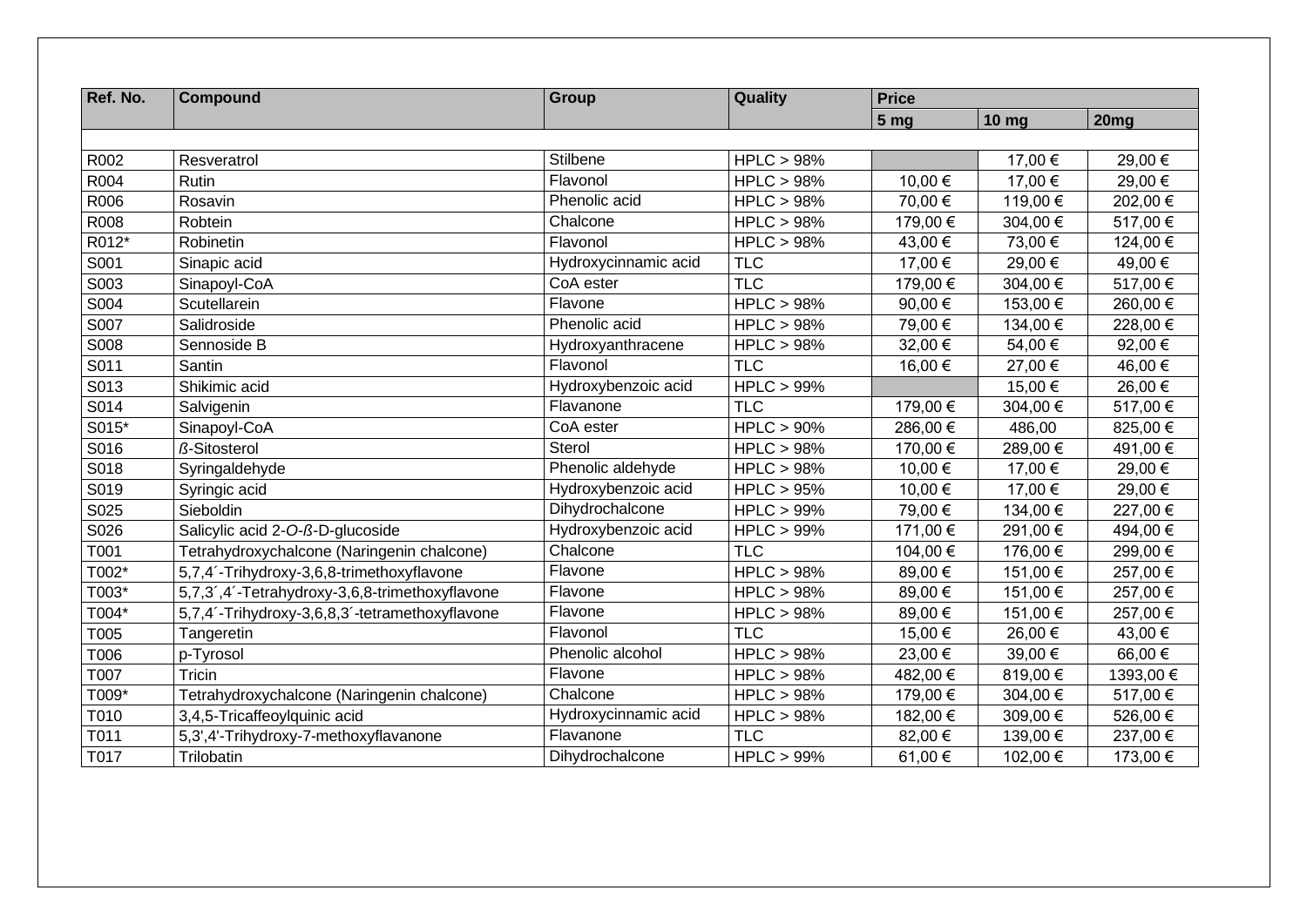| Ref. No.    | <b>Compound</b>                             | Group                    | Quality       | <b>Price</b>    |              |           |
|-------------|---------------------------------------------|--------------------------|---------------|-----------------|--------------|-----------|
|             |                                             |                          |               | 5 <sub>mg</sub> | <b>10 mg</b> | 20mg      |
|             |                                             |                          |               |                 |              |           |
| T024        | D-Threonic acid-1,4-lactone                 |                          | $HPLC > 97\%$ | 45,00 €         | 77,00 €      | 130,00 €  |
| T025        | Trigonelline chloride                       | Pyridine alkaloid        | HPLC > 98%    | 15,00 €         | 26,00 €      | 43,00 €   |
| T026        | Theaflavin                                  | Polyphenol               | HPLC > 98%    | 80,00 €         | 136,00 €     | 231,00 €  |
| T027        | Theaflavin 3,3'-O-digallate                 | Polyphenol               | HPLC > 98%    | 90,00 €         | 153,00 €     | 260,00 €  |
| T028        | Theaflavin 3-O-gallate                      | Polyphenol               | HPLC > 98%    | 90,00 €         | 153,00 €     | 260,00 €  |
| T029        | Theaflavin 3'-O-gallate                     | Polyphenol               | HPLC > 98%    | 110,00 €        | 187,00 €     | 318,00 €  |
| T030        | Theogallin                                  | Polyphenol               | HPLC > 98%    | 110,00 €        | 187,00 €     | 318,00 €  |
| T031        | L-Theanine                                  | Amino acid               | HPLC > 98%    | 20,00 €         | 34,00 €      | 58,00 €   |
| T032        | Tectochrysin                                | Flavone                  | HPLC > 98%    | 55,00 €         | 94,00€       | 159,00 €  |
| T036        | 2,3,5,4'-Tetrahydroxystilbene-2-O-glucoside | Stilbene                 | HPLC > 98%    | 50,00 €         | 85,00€       | 145,00 €  |
| U002        | Uvaol                                       | Triterpenoid             |               | 60,00 €         | 102,00 €     | 173,00 €  |
| U003        | Ursolic acid                                | Triterpene acid          | HPLC > 98%    | 22,00 €         | 37,00 €      | 64,00 €   |
| <b>U004</b> | <b>UDP-Galactose disodium salt</b>          | Nucleotide sugar         | HPLC > 98%    | 70,00 €         | 119,00 €     | 200,00 €  |
| U005        | Umbelliferone                               | Coumarin                 | HPLC > 98%    | 10,00 €         | 17,00 €      | 29,00 €   |
| <b>U007</b> | <b>UDP-Glucose disodium salt</b>            | Nucleotide sugar         | HPLC > 98%    | 15,00 €         | 26,00 €      | 43,00 €   |
| <b>U008</b> | <b>UDP-Rhamnose disodium salt</b>           | Nucleotide sugar         | HPLC > 98%    | 1280,00 €       | 2176,00 €    | 3699,00 € |
| V003        | Verbascoside                                | Caffeic acid sugar ester | HPLC > 98%    | 75,00 €         | 127,00 €     | 218,00 €  |
| V004        | Vitexin syn. Apigenin 8-C-glucoside         | Flavone                  | HPLC > 98%    | 60,00 €         | 102,00 €     | 173,00 €  |
| V007        | Vanillyl Ethyl Ether                        | Benzyl ether             |               | 10,00 €         | 17,00 €      | 29,00 €   |
| W001        | Withaferin A                                | Lactone                  | HPLC > 98%    | 179,00 €        | 304,00 €     | 517,00 €  |
| X001        | Xanthohumol                                 | Chalcone                 | HPLC > 98%    | 107,00 €        | 182,00 €     | 310,00 €  |
| Z001        | trans-Zeatin                                | Phytohormone             |               | 39,00 €         | 66,00€       | 113,00 €  |
| Z002        | Zeaxanthin                                  | Carotenoid               | HPLC > 95%    | 165,00 €        | 281,00 €     | 477,00 €  |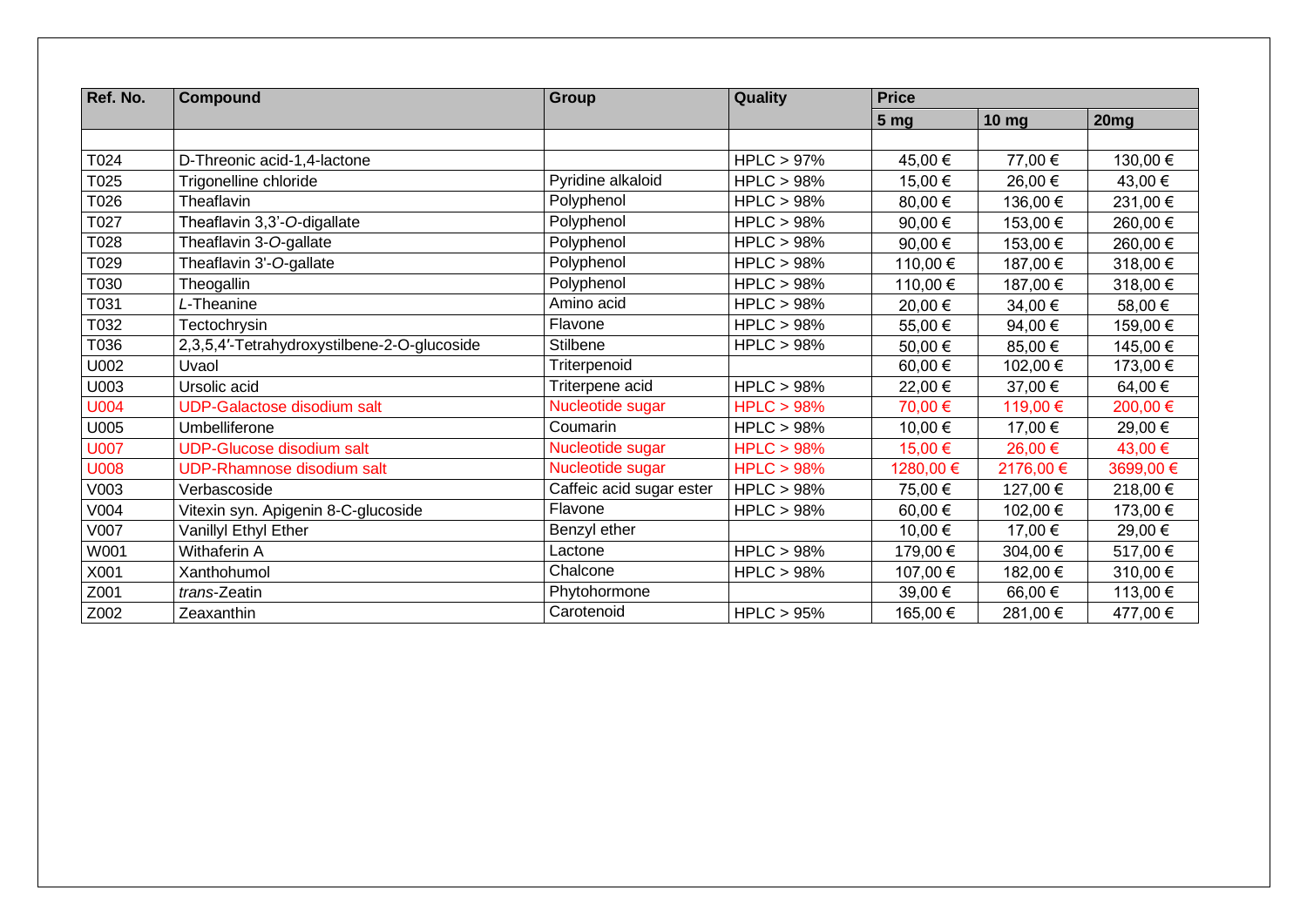## **Natural compounds 50 to 250 mg**

Higher quantities upon request

| Ref, No, | Compound                                      | <b>Group</b>           | Quality       | <b>Price</b> |            |              |
|----------|-----------------------------------------------|------------------------|---------------|--------------|------------|--------------|
|          |                                               |                        |               | 50 mg        | 100 mg     | <b>250mg</b> |
|          |                                               |                        |               |              |            |              |
| A001     | Apigenin                                      | Flavone                | <b>TLC</b>    | 21,00 €      | 36,00 €    | 76,00 €      |
| A038     | p-Aminobenzoic acid                           | Benzoic acid           |               | 55,00 €      | 93,00€     | 182,00 €     |
| C046     | m-Coumaric acid                               | Hydroxycinnamic acid   | <b>TLC</b>    | 21,00 €      | 36,00 €    | 76,00 €      |
| C047     | m-Coumaric acid                               | Hydroxycinnamic acid   | $HPLC > 99\%$ | 61,00 €      | 103,00 €   |              |
| C048     | m-Coumaric acid                               | Hydroxycinnamic acid   | $HPLC > 97\%$ | 61,00 €      | 103,00 €   |              |
| C073     | Caffeine                                      | Methylxanthine         | HPLC > 98%    | 91,00 €      | 155,00 €   |              |
| D008     | Daidzein                                      | Isoflavone             | HPLC > 98%    | 97,00 €      | 165,00 €   |              |
| D009*    | Diosmetin                                     | Flavone                | HPLC > 98%    | 109,00 €     | 186,00 €   |              |
| D015*    | 2',6'-Dihydroxy 4'-methoxychalcone            | Chalcone               | $HPLC > 90\%$ | 134,00 €     | 227,00 €   |              |
| D017*    | 2',6'-Dihydroxy 4'-methoxydihydrochalcone     | Dihydochalcone         | HPLC > 98%    | 158,00 €     | 268,00 €   |              |
| D018*    | 2',6'-Dihydroxy 4',4-dimethoxydihydrochalcone | Dihydochalcone         | HPLC > 95%    | 158,00 €     | 268,00€    |              |
| D024     | 5-Desmethylnobiletin                          | Flavone                | <b>TLC</b>    | 237,00 €     | 402,00 €   |              |
| D036     | 2',4'-Dimethoxy-3'-hydroxyacetophenone        | Aromatic acetophenones |               | 85,00 €      | 144,00 €   |              |
| D041     | Dihydrocaffeic acid                           | Hydroxycinnamic acid   | <b>TLC</b>    | 85,00 €      | 144,00 €   |              |
| D064     | Dihydroferulic acid                           | Hydroxycinnamic acid   | HPLC > 98%    | 85,00 €      | 144,00 €   |              |
| E001     | Eriodictyol                                   | Flavanone              | <b>TLC</b>    | 85,00 €      | 144,00 €   |              |
| E009     | (-) Epigallocatechin gallate                  | Flavanol               | HPLC > 98%    | 206,00 €     | 350,00€    |              |
| E012     | (-) Epicatechin                               | Flavanol               | HPLC > 90%    | 85,00 €      | 144,00 €   |              |
| E021     | (-) Epicatechin gallate                       | Flavanol               | HPLC > 98%    | 394,00 €     | 671,00 €   |              |
| E023     | Esculin                                       | Coumarin               | HPLC > 98%    | 43,00 €      | 73,00 €    | 142,00 €     |
| E024     | Ellagic acid                                  | Dilactone              | HPLC > 98%    | 43,00 €      | 73,00 €    | 142,00 €     |
| F001     | Fisetin                                       | Flavonol               | HPLC > 98%    | 176,00 €     | 299,00 €   |              |
| F003     | Flavone                                       | Flavone                | <b>TLC</b>    | 85,00€       | $144,00$ € |              |
| F015     | Frambione syn Raspberry ketone                | Ketone                 | HPLC > 98%    | 85,00 €      | 144,00 €   |              |
| G001     | Genistein                                     | Isoflavone             | HPLC > 98%    | 85,00 €      | 144,00 €   |              |
| G003     | Galangin                                      | Flavonol               | <b>TLC</b>    | 85,00 €      | 144,00 €   |              |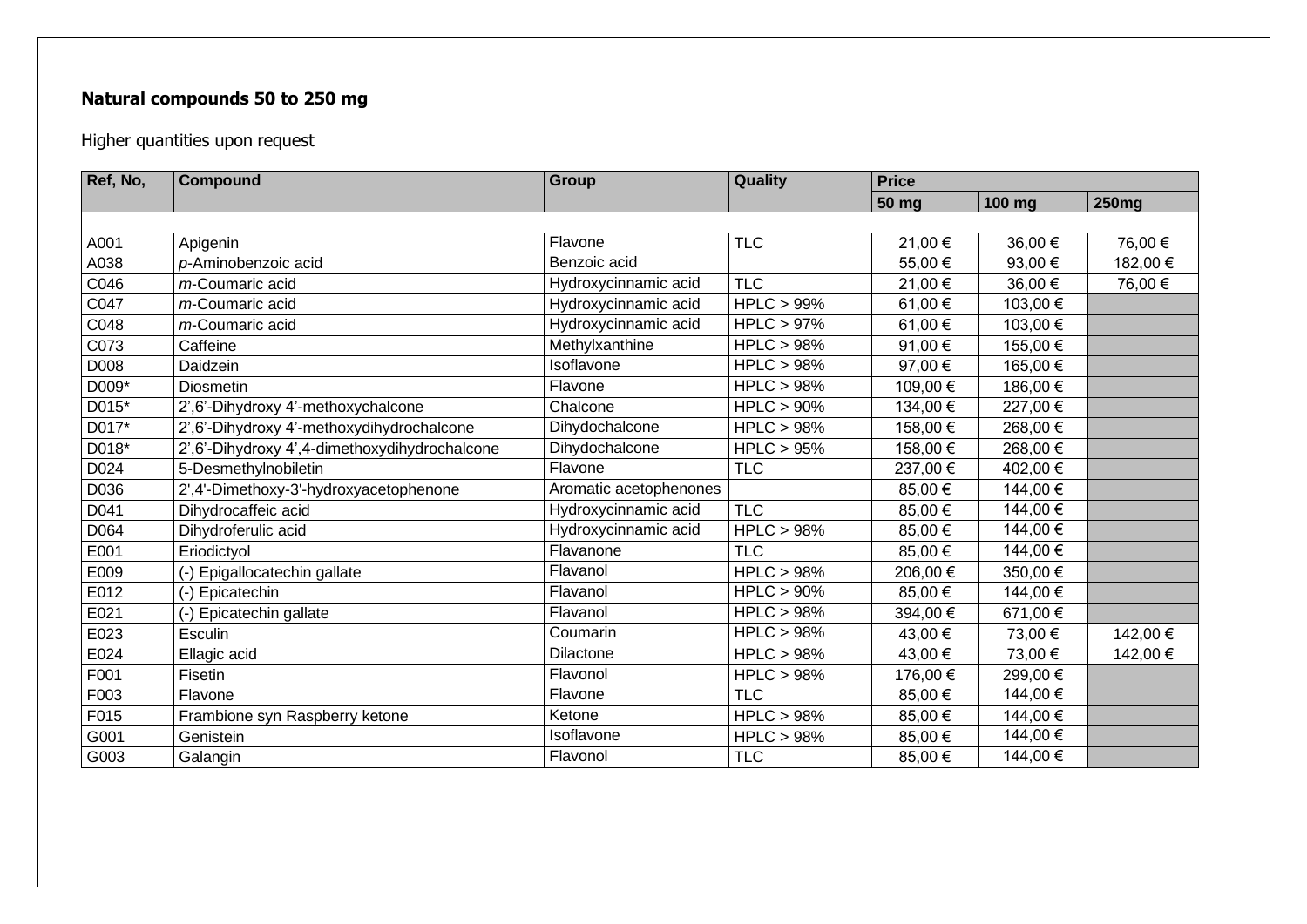| Ref. No.    | <b>Compound</b>           | Group                | Quality             |          | <b>Price</b> |              |  |
|-------------|---------------------------|----------------------|---------------------|----------|--------------|--------------|--|
|             |                           |                      |                     | 50 mg    | 100 mg       | <b>250mg</b> |  |
|             |                           |                      |                     |          |              |              |  |
| G006        | Gardenin B                | Flavone              | <b>TLC</b>          | 85,00 €  | 144,00 €     |              |  |
| G024        | Gallic acid               | Hydroxybenzoic acid  | HPLC > 98%          | 43,00 €  | 73,00 €      | 143,00 €     |  |
| G036        | Genipin                   | Iridoid              | HPLC > 98%          | 152,00 € | 258,00€      |              |  |
| G042        | ß-Glutamic acid           | Amino acid           | HPLC > 98%          | 91,00 €  | 155,00 €     | 300,00€      |  |
| H001        | Hesperetin                | Flavanone            | HPLC > 95%          | 170,00 € | 289,00 €     |              |  |
| H003        | 3-Hydroxyflavone          | Flavone              | HPLC > 98%          | 85,00 €  | 144,00 €     |              |  |
| H005        | 7-Hydroxyflavone          | Flavone              | HPLC > 98%          | 115,00 € | 196,00 €     |              |  |
| H006        | 4'-Hydroxyflavone         | Flavone              | HPLC > 98%          | 103,00 € | 175,00 €     |              |  |
| H007        | Hesperidin                | Flavanone            | HPLC > 98%          | 115,00 € | 196,00 €     |              |  |
| H009        | 6-Hydroxyflavone          | Flavone              | <b>TLC</b>          | 79,00 €  | 134,00 €     |              |  |
| H012        | 2'-Hydroxychalcone        | Chalcone             | <b>TLC</b>          | 79,00 €  | 134,00 €     |              |  |
| H013        | 6-Hydroxyflavanone        | Flavanone            | <b>TLC</b>          | 79,00 €  | 134,00 €     |              |  |
| H018        | 3-Hydroxyanthranilic acid | Hydroxybenzoic acid  | <b>TLC</b>          | 79,00 €  | 134,00 €     |              |  |
| H029        | 3-Hydroxyanthranilic acid | Hydroxybenzoic acid  | <b>HPLC &gt;98%</b> | 152,00 € | 258,00€      |              |  |
| H033        | 3-Hydroxybenzoic acid     | Hydroxybenzoic acid  | HPLC > 99%          | 21,00 €  | 36,00 €      | 76,00 €      |  |
| H034        | 4-Hydroxybenzaldehyde     | Hydroxybenzoic acid  | HPLC > 98%          | 21,00 €  | 36,00 €      | 76,00 €      |  |
| L001        | Luteolin                  | Flavone              | <b>TLC</b>          | 30,00 €  | 51,00 €      | 107,00 €     |  |
| M001        | Morin                     | Flavonol             | TLC >85%            | 30,00 €  | 51,00 €      | 107,00 €     |  |
| N001        | Naringenin                | Flavanone            | <b>TLC</b>          | 21,00 €  | 36,00 €      | 76,00 €      |  |
| P056        | Phloretic acid            | Hydroxycinnamic acid | HPLC > 98%          | 21,00 €  | 36,00 €      | 76,00 €      |  |
| <b>P078</b> | Pinosylvin dimethylether  | <b>Stilbene</b>      | HPLC > 98%          | 65,00 €  | 113,00 €     | 250,00 €     |  |
| Q019        | Quinic acid               | Hydroxybenzoic acid  | HPLC > 98%          | 43,00 €  | 73,00 €      | 142,00 €     |  |
| T006        | p-Tyrosol                 | Phenolalkohol        | HPLC > 98%          | 141,00 € | 239,00 €     | 503,00 €     |  |
| T023        | L-(-)-Tartaric acid       | Dicarbonsäure        | HPLC > 98%          | 30,00 €  | 52,00 €      | 100,00 €     |  |